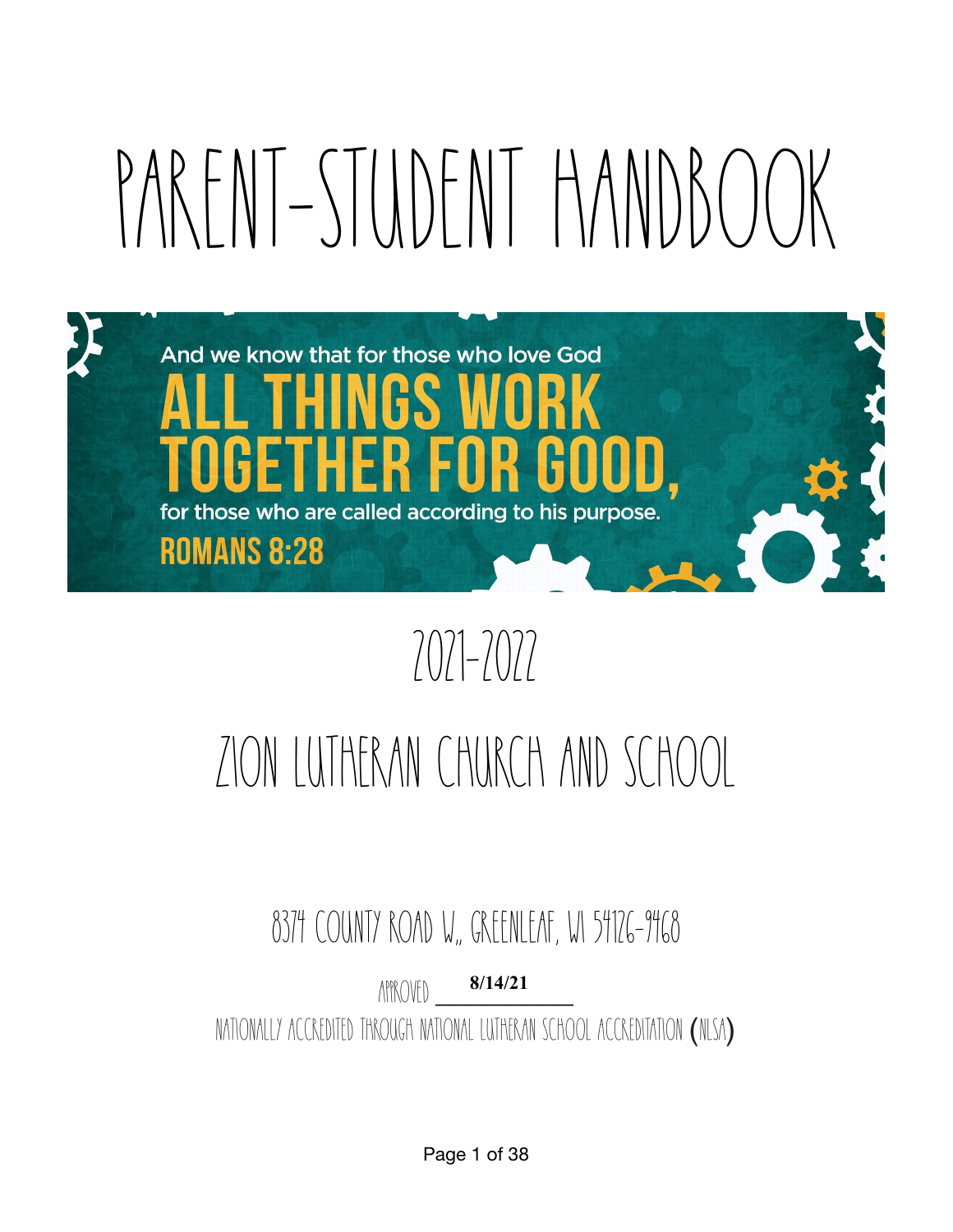# **Day School Staff Directory 2021 – 2022**

**David Gosa** – Principal, Grade 8 Homeroom 1540 McRae Circle, Green Bay, WI 54311 Cell: 608-712-4275 [principal@zionwayside.org](mailto:principal@zionwayside.org)

**Austen Welter** – Senior Pastor 3839 Churchview Ct., Greenleaf, WI 54126 Cell: 920-241-3166 [pastorwelter@zionwayside.org](mailto:pastorwelter@zionwayside.org)

**Kyle Wangelin** – Associate Pastor 1613 Swan Road, Apt 6, DePere, WI 54115 Cell: 586-651-9721 [pastorkyle@zionwayside.org](mailto:pastorkyle@zionwayside.org)

**Jen Hoelzel** – Grades 6 & 7 Homeroom 1248 Wild Rose Lane, Neenah, WI 54956 Cell: 920-973-9915 [jhoelzel@zionwayside.org](mailto:jhoelzel@zionwayside.org)

**Ruth Hagenow** – Grade 5 Homeroom 10623 N. County Road W, Reedsville, WI 54230 Cell: 920-680-6831 920-864-2128 [rhagenow@zionwayside.org](mailto:rhagenow@zionwayside.org)

**Paula Olson**- Grade 4 Homeroom 2474 Julie Cir., DePere, WI 54115 Cell-920-562-9032 [polson@zionwayside.org](mailto:olsonp11@gmail.com)

**Karen Hansen** – Grade 3 Homeroom 405 Turner St., Wrightstown, WI 54180 920-532-0928 Cell: 920-851-3288 [khansen@zionwayside.org](mailto:khansen@zionwayside.org)

**Jill Hassemer** – Grade 2 Homeroom 6757 Cascade Dr., Greenleaf, WI 54126 Cell: 920-360-1613 [jhassemer@zionwayside.org](mailto:jhassemer@zionwayside.org)

**Keri Gosa**– Grade 1 Homeroom 1540 McRae Circle, Green Bay, WI 54311 Cell: 262-339-4458 [kgosa@zionwayside.org](mailto:lderricks@zionwayside.org)

**Christina Scholz** – Kindergarten 2800 Coachman Ct. Allouez, WI 54301 Cell: 920-264-6147 [cscholz@zionwayside.org](mailto:cscholz@zionwayside.org)

**Angie Piepenburg** – 4K (M-W-F) 8616 N. County Road W, Reedsville, WI 54230 Cell: 920-905-4053 [apiepenburg@zionwayside.org](mailto:apiepenburg@zionwayside.org)

**Tracy Klug** – Teacher Aide 7850 Holly-Mor Road, Greenleaf, WI 54126 Cell: 920-606-5877 tracyklug@hotmail.com

**Linda Derricks** – Teacher Aide 3659 South Michiels Road, Denmark, WI 54208 Cell: 920-619-8795 [lderricks@zionwayside.org](mailto:jhassemer@zionwayside.org)

**Hillary Krahn**– Church Office Manager 10415 Belmar Avenue, Maribel, WI 54227 Cell: 920-360-4096 [church@zionwayside.org](mailto:accounting@zionwayside.org)

**Erica Thompson –** School Office Manager [accounting@zionwayside.org](mailto:accounting@zionwayside.org) [school@zionwayside.org](mailto:school@zionwayside.org)

**Farah Cortez**- Hot Lunch Manager 8233 County Road W, Greenleaf, WI 54126

**Andrew Krahn–** Custodian 10415 Belmar Avenue, Maribel, WI 54227

# **Zion Lutheran School-Wayside Phone: 920-864-2468 E-mail: school@zionwayside.org**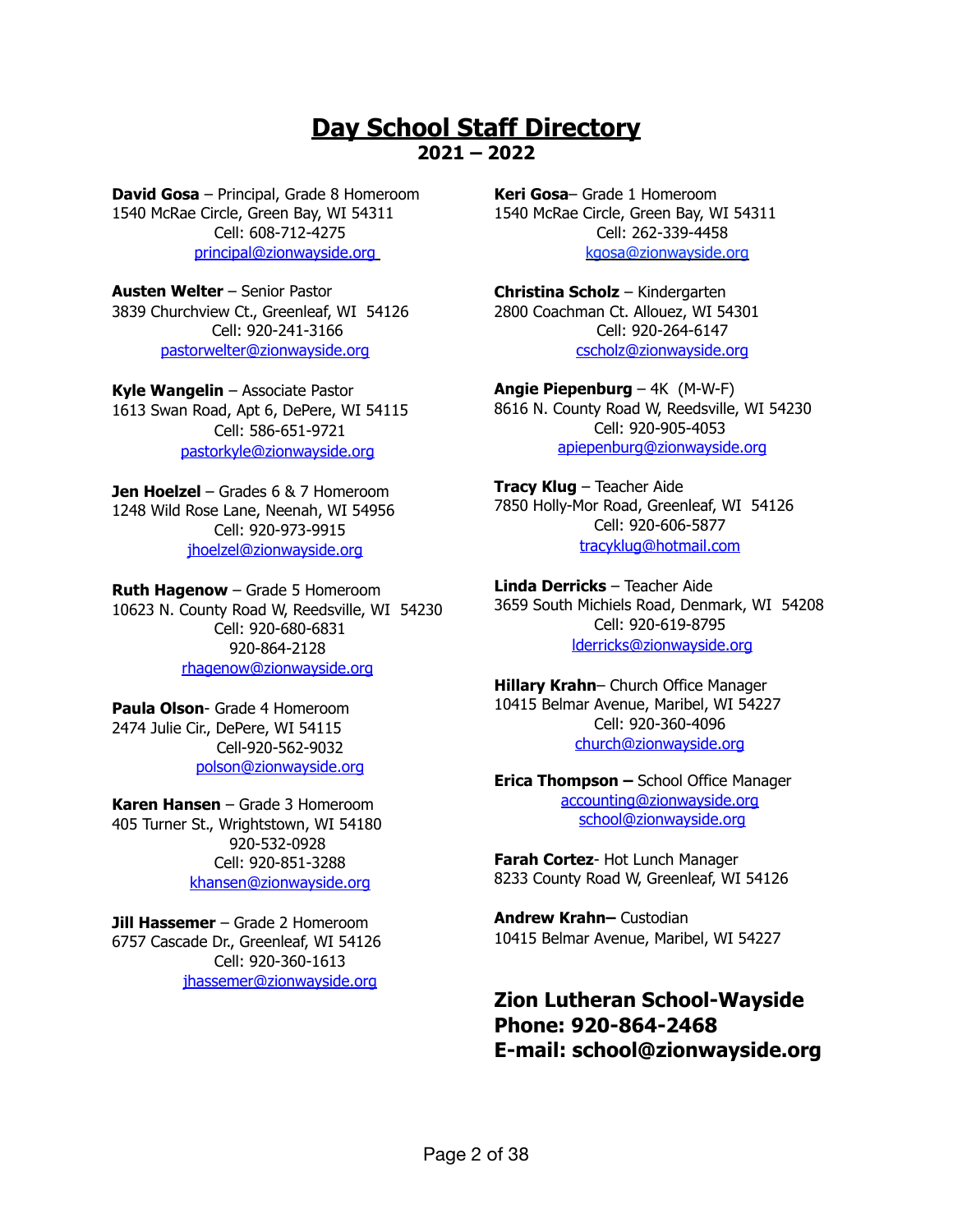# **MISSION STATEMENT**

The Zion Lutheran School Mission Statement: The mission of Zion Lutheran School is to provide a Christian education to the 4K-8 grade child in our community by providing for the spiritual, academic, social, emotional, and physical development of each individual. God's Word and Lutheran Doctrine are taught throughout all curriculum areas, to raise up disciples for Jesus Christ and to expand God's Kingdom to the family, community, and the world.

# **PHILOSOPHY**

# **"Equipping God's Children for Life."**

# **HANDBOOK INTRODUCTION**

As with all groups, there are rules and guidelines to live by that give privileges and responsibilities for the happiness and benefit of all. This handbook has been compiled to help you understand the guidelines that help us live together in a spirit of Christian harmony and cooperation.

Under the Gospel we will want to do all things to the glory of God. Please become familiar with this handbook so that we may live together in happiness and in a spirit of forgiveness and love.

# **CHRISTIAN EDUCATION**

A Christian school provides the best and fullest opportunity for the education of the whole child (spiritually, academically, physically, mentally, and socially) for his or her whole life. While the child studies the secular subjects, he/she is still God's child who must learn that all knowledge and life are from God and must be used to glorify God. A Christian school provides the most desirable school situation by having the children under the influence of God's Word every day throughout the week, in a school in which the Christian Spirit is a part of all the relationships and instruction of the children.

# **SPIRITUAL LIFE EXPECTATIONS**

It is our belief that Christians live their lives out of love for the Lord. We show our faith and thankfulness to God through our regular worship life.

Our chapel service at school is every Wednesday morning at 9:15 a.m. Parents and friends of Zion are welcome to join us.

Daily personal devotions also are a most important activity in the life of a child of God. Please contact a teacher or a pastor if you need assistance in finding material or a procedure to follow for personal devotions.

Pledges of allegiance to the Christian flag and to the American flag will be recited.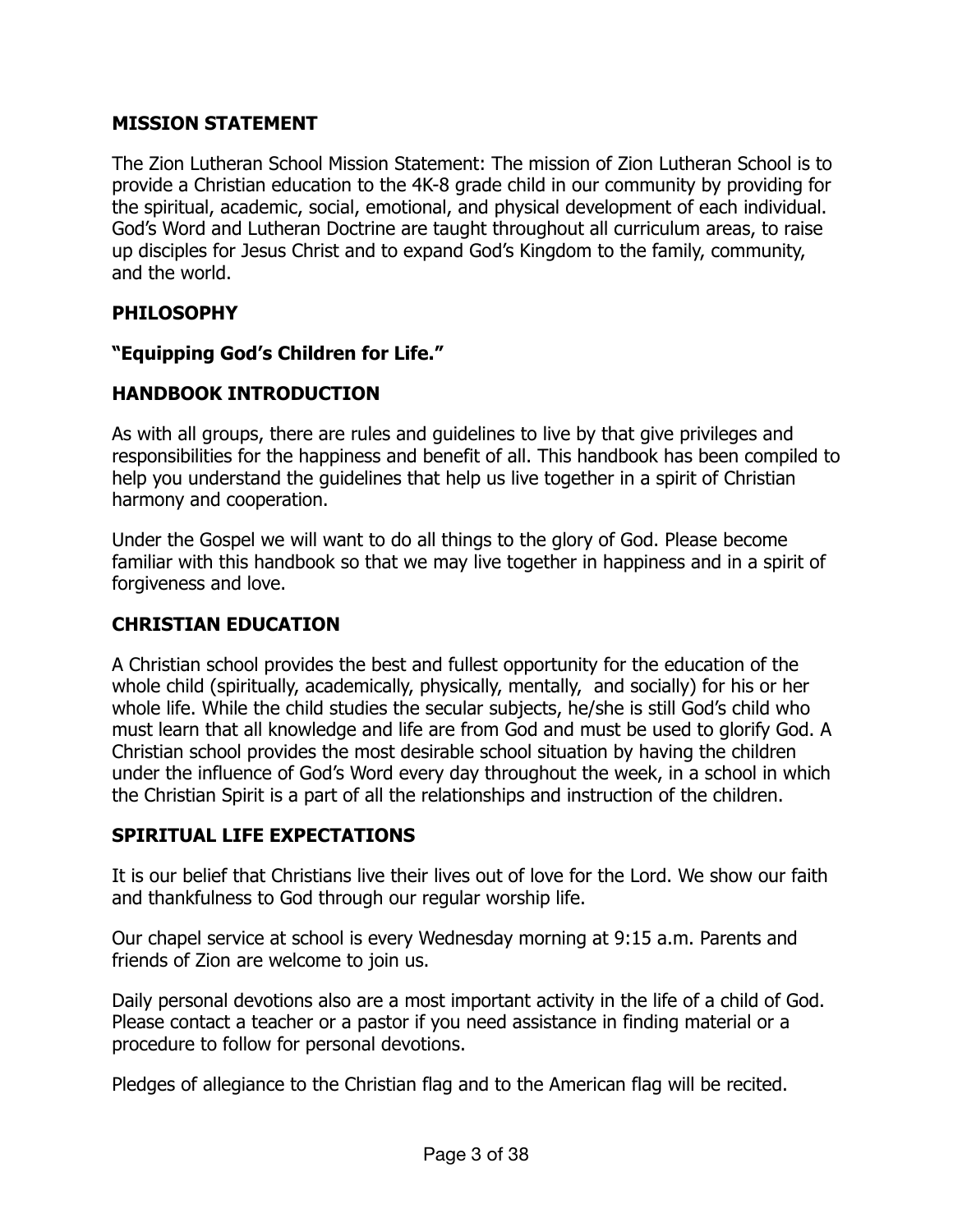# **WHAT IS EDUCATION IN A CHRISTIAN SCHOOL?**

In education, we are concerned with the development of knowledge, skill, ability, attitude, and character by means of teaching, training, study and experience. Christian Education has precisely the same general aims, but it is based on the Bible and has three specific goals:

- 1. To lead the individual to faith in Christ and to keep him in that faith.
- 2. To help the individual to develop into an even better and more perfect Christian in all of life's relationships, both secular and religious.

3. To keep before the individual, the goal of every child of God – eternal life in heaven. The Lutheran School is the best agency for such Christian education because it provides for the total growth and development of the child. Five types of growth are included in the educational programs thus described: academic, mental, physical, spiritual and social development. All five types receive daily attention at Zion Lutheran School. In this total program, the Word of God influences everything that the children learn and serves as a unifying and organizing force in the school program.

In accordance with Federal law and U.S. Department of Agriculture policy, this institution is prohibited from discrimination on the basis of race, color, national origin, sex, age or disability.

To file a complaint of discrimination, write USDA, Director, Office of Civil Rights, 1400 Independence Avenue, SW, Washington DC 20250-9410 or call (800) 795- 3272 (voice) or (202) 720-6382 (TTY). USDA is an equal opportunity provider and employer.

# **ACCIDENT AND ILLNESS**

In case of an accident in school, First-Aid will be administered by teachers. If the accident is severe, every effort will be made to contact parents and if extremely severe, the EMT units will be contacted. In case of illness, the child is made as comfortable as possible until the home has been contacted and someone is present to take the child home. The school has a current EMERGENCY PROCEDURE FORM for each child. If you are unsure whether you have filled out an EMERGENCY PROCEDURE FORM, contact the School Office.

# **ADDITIONAL ACADEMIC ACTIVITIES**

- School Productions (Christmas Service)
- Academic Fair
- Spelling Bees: Grades 5-8 have a Spelling Bee from which the school winner is determined. The top three winners participate in a Spelldown in the Reedsville School District Spelling Bee.
- Knights of Columbus Contests
- Geography Bee: Grades 4-8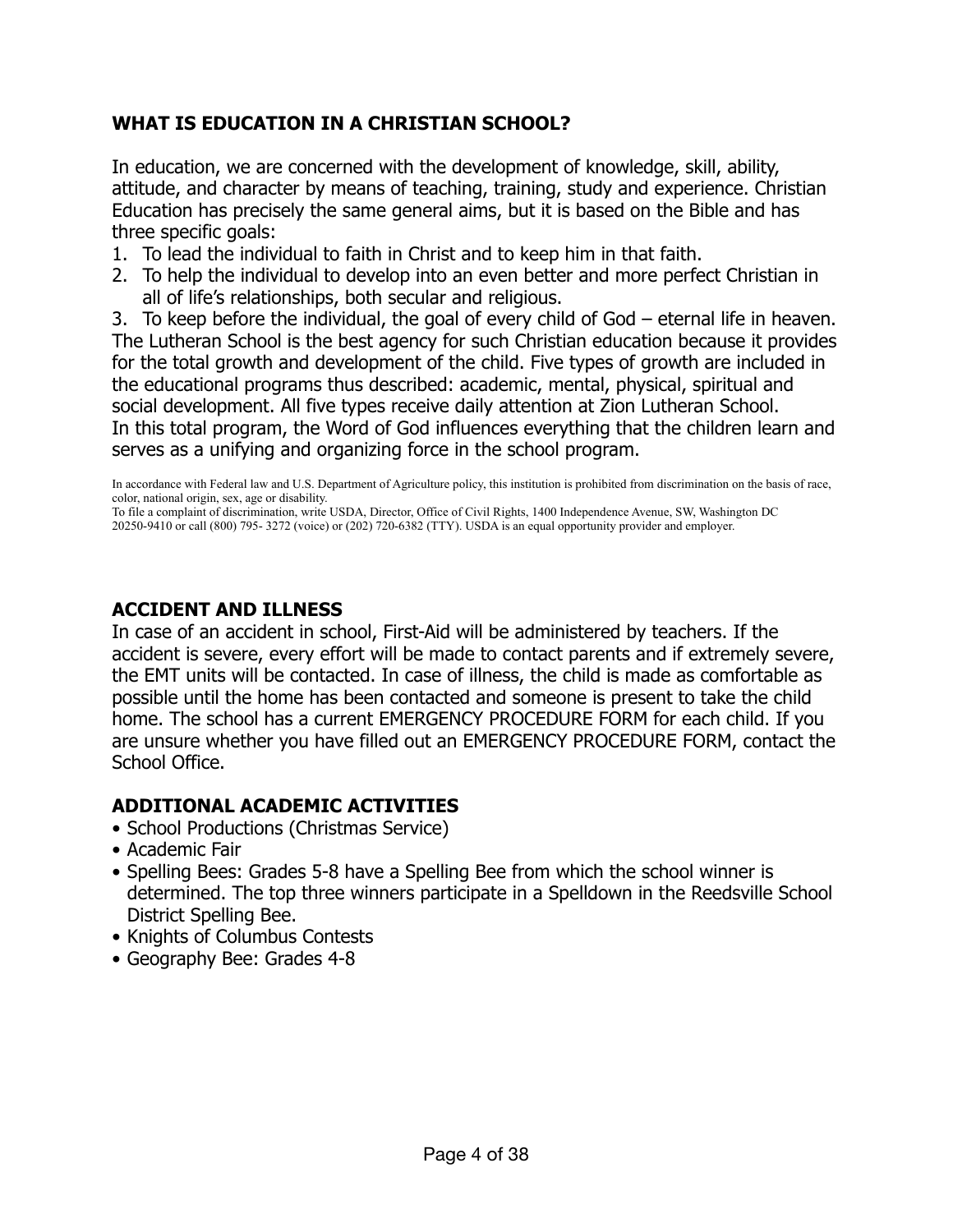# **ADMINISTRATION**

Zion Lutheran School is operated entirely by the members of Zion Lutheran Congregation. Final authority for all decisions of policy is vested in the Voters' Assembly. The affairs of the school are administered by the Board of Christian Day School as defined in the Constitution and Bylaws of the congregation. The Board of Christian Day School shall consist of at least three members, with a pastor and the parochial school principal as advisory members. They shall organize annually and elect a chairman. The Principal is immediately responsible for the operation of the school under the direction of the Board of Christian Day School.

# **ATHLETIC DISCIPLINE CODE (See Appendix #1)**

# **ATHLETIC POLICY (See Appendix #2)**

# **ATTENDANCE**

Children who will be absent for part or all of the school day (doctor or dentist appointment, etc.) must be excused in advance with a written note from their parents. Students absent for more than 1.5 hours in a half day of class time will be considered absent for one-half day.

Parents should call the school office before 8:00 am if your child is ill and won't be at school. If there is no one to answer the phone, please leave a message. The secretary will call all parents who have NOT called the school when their child is absent.

Teachers should be consulted about any work that has been missed during the absence. In case of extended illness or other absence, parents are requested to notify the teacher after the first day of absence.

Students will NOT be marked absent due to bus transportation problems.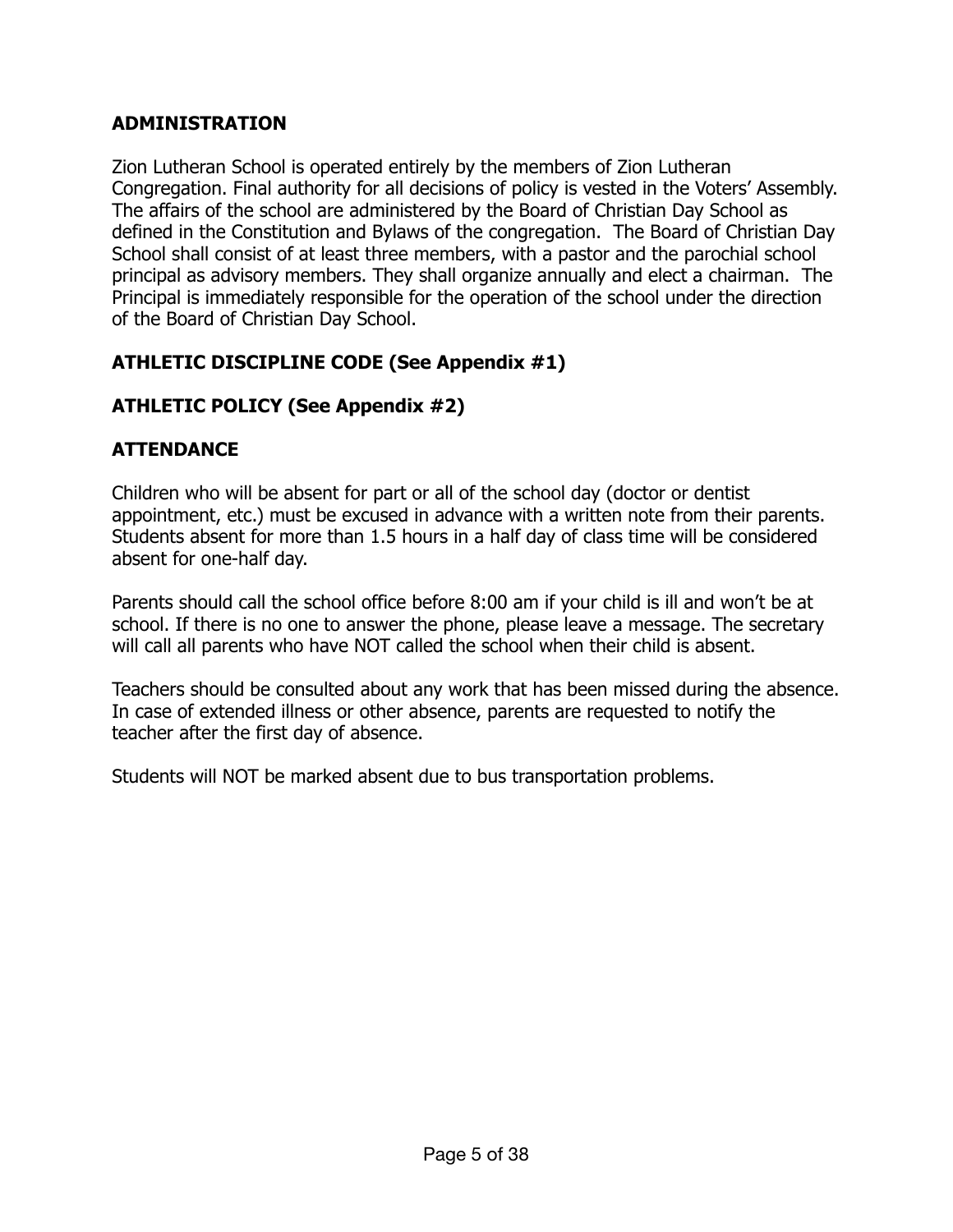# **BUS TRANSPORTATION**

Free bus transportation is available to all Reedsville school district students. Families not in the Reedsville district, must check with the district they reside in. Students must conform to rules of conduct while they are riders. Drivers cannot allow children to be dropped off at any place other than home unless a written note from the parents indicates differently. Students are required to ride the bus home unless the parent has made contact with the school.

The school does NOT provide transportation for school events not held on school premises unless otherwise stated. We are thankful that parents and friends of the school are volunteering to provide transportation for these events by private auto.

# **CALENDAR**

An annual school calendar will be published for parents. This will conform, in most cases, to the Reedsville Public Schools because of school bus transportation.

# **CHAPEL**

Every Wednesday morning at 9:15 am, the students will assemble in the house of God for a special Children's Service. Chapel Talks by the pastor and teachers, and the hymns selected are especially designed to meet the needs and desires of the children. The offerings are used to help support mission projects. Everyone is invited to attend these services also.

# **CHILDREN'S CHOIRS**

Music and music appreciation are integrated into all grades. The Bell Choir for students in grades 7th-8th is part of their music curriculum. The students perform regularly in the church services during the school year. All children are expected to participate.

# **CHURCH ATTENDANCE**

Religion in school during the week is no substitute for Sunday worship. It is expected that children will attend services regularly with their parents. We expect our member families to faithfully worship here at Zion. Our school is founded for those who take Christianity seriously and demonstrate an active Christian faith and life in many ways, including regular worship.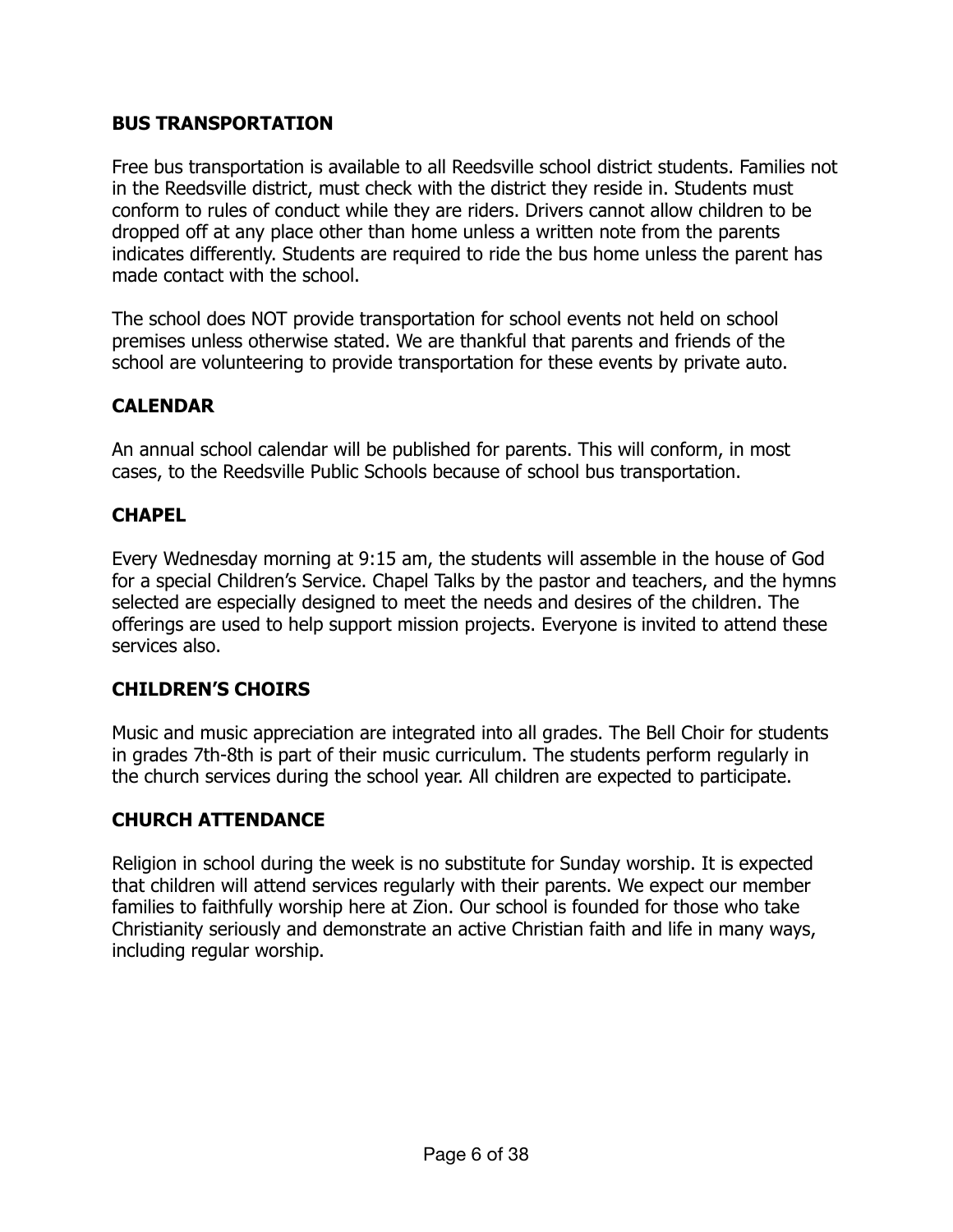# **COMMUNICABLE DISEASES**

When your child comes down with a communicable disease:

1. Keep the child home for the time allotted by the County Health Department.

2. Children with a fever should be kept home until they are without fever for 24 hours (naturally, not reduced with medication).

3. Notify the teacher so that they can be observant for other symptoms of the disease.

# **CURRICULUM**

In keeping with the purpose of Zion Lutheran School, the curriculum is based on the Word of God. Subjects are selected with the view of enabling every child to develop himself into a "whole child". Religion is not a segregated subject in the day's work; rather its influence permeates and gives substance to all subject areas taught. In keeping with a Christian philosophy of education and in regard to the requirements of the State of Wisconsin, children receive a thorough education in the following areas:

Art Appreciation 4K-8 Current Events 4K-8 Computer/Technology Education 4K-8 Handwriting 4K-4 Language Arts (Phonics, Reading, Writing, Spelling) 4K-8 Mathematics 4K-8 Memory Work 5K-8 Music 4K-8 Physical Education 4K-8 Religion 4K-8 Science/Health 4K-8 Social Studies 4K-8 NOTE: The above subjects are scheduled so that not all are taught each day. Departmentalization and some team teaching are part of these programs.

Teachers in grades 4K-8 teach formal religion classes. The pastors serve as the spiritual guidance counselors and teach Confirmation to the 7th – 8th grade students. Confirmation is an educational ministry of the Church, which helps the baptized child through Word and Sacrament to identify more deeply with the Christian community and participate more fully in its mission. If, at the time of Confirmation, a child wishes to become a confirmed member of the Lutheran Church, we trust parents will permit him to do so.

Regularly scheduled curriculum meetings are held by the faculty to continually study and make changes in the curriculum. The faculty's goal is to continually review and update the curriculum. This project is ongoing. The 5-year curriculum review and update is necessary to maintain our National Accreditation.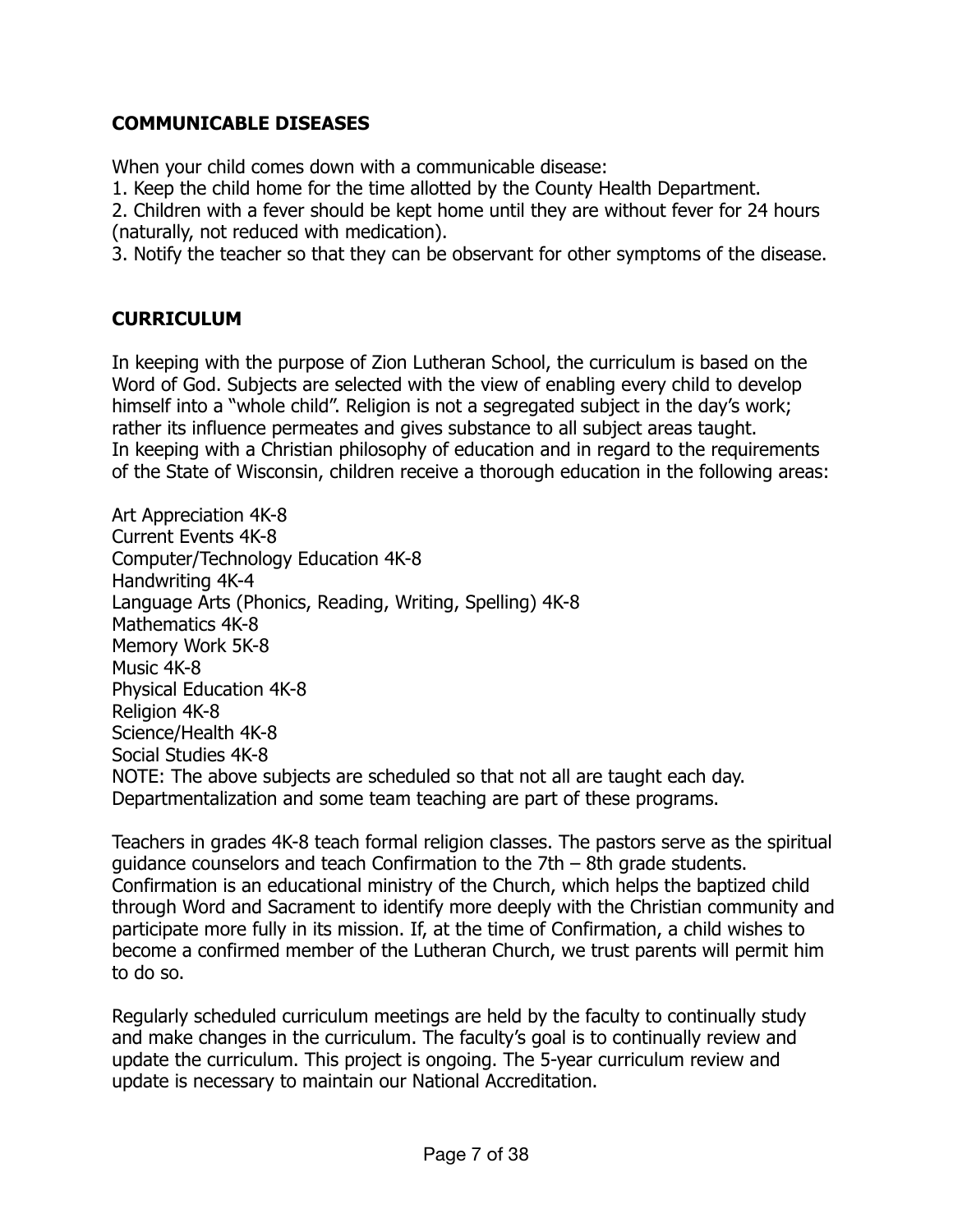# **DISCIPLINE POLICY (See appendix #3)**

# **EDUCATIONAL GRANT FUND (See page 18)**

# **EMERGENCY SCHOOL CLOSING**

In the event that school is closed or delayed due to bad weather this will be announced on Radio & TV stations. Our school is included with the Reedsville School District announcement even though Zion Wayside may not be mentioned by name. Also, parents will receive a fast direct notice and a text on their remind app. (Our school will NOT be in session on days that the Reedsville Public Schools are closed due to bad weather conditions.) 4K is included in any closing/delay.

# **ENROLLMENT POLICY**

There is no discrimination because of race, color, or national origin. Students transferring from another school should have a Record of Transfer or other documentation from the school previously attended.

# **ENTERTAINMENT POLICY**

The mission of Zion Lutheran School is to have every student walk closer to their Lord and Savior daily. He wants us to do all things for the glory of God according to 1 Corinthians 10:31. With this being a part of our mission, Zion Lutheran School will promote only music and entertainment, which does not offend God. Entertainment includes such items as videos played, music used for listening purposes, routines, or productions, or any other entertainment venue. Those planning to select entertainment choices should avoid those items that use or promote humanism, profanity, immorality, unethical values, and the like. Consideration should also be given to the artists as to whether or not they are good, Christian role models.

# **FIELD TRIPS (See appendix #6)**

Students of all grades participate in field trips each year. Places of educational interest are visited. The school relies on parents to furnish transportation for most activities away from the school premises. Parents/guardians willing to drive on these occasions must have complete and adequate insurance coverage on their automobiles, and complete a background check form provided in the office. Seat belts must be available for ALL students (See Appendix #9 for State regulations on safety seats & booster seats). Parents are encouraged to NOT bring any other children outside of the class.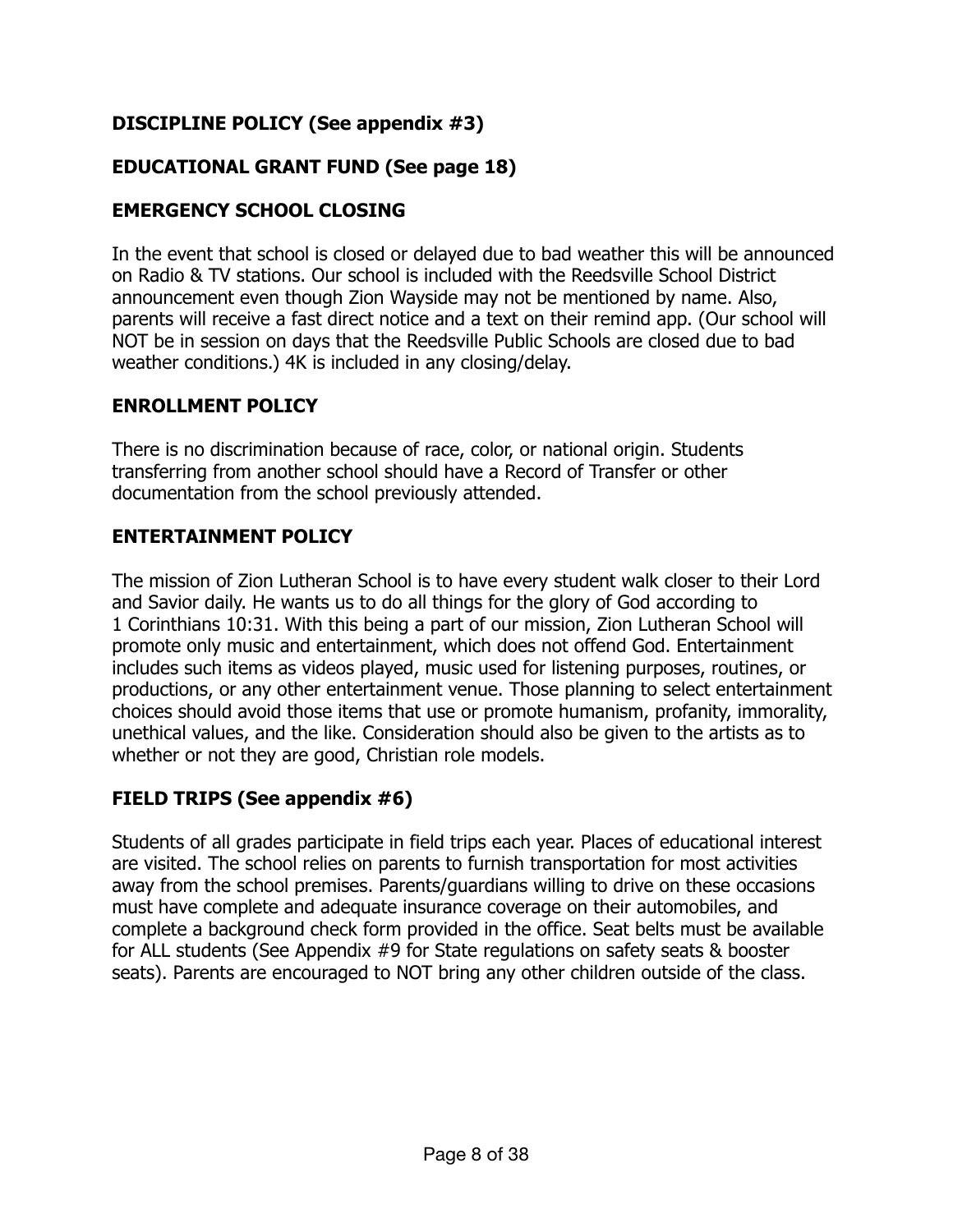# **FIRST AID**

All the Zion staff has their CPR certification. In all cases of injury, parents will be contacted. In case of major injury, "911" will be contacted first.

#### **FIRE DRILLS**

Fire drills are held monthly in our school. All children know which doors to exit and where to gather as a class outside the building. Attendance is taken to ensure that everyone is out of the building. A fire exit plan is posted in each classroom.

# **GRADING SYSTEM**

|           |       | Honor<br>Roll # |              |      |
|-----------|-------|-----------------|--------------|------|
| 100       | $A+$  | 0               | $76 - 75$    | $C-$ |
| $99 - 95$ | A     | 1               | $74 - 73$    | D+   |
| $94 - 93$ | $A-$  | $\overline{2}$  | $72 - 67$    | D    |
| $92 - 91$ | $B+$  | 3               | $66 - 65$    | D-   |
| $90 - 87$ | B     | 4               | $64 - Below$ | F    |
| $86 - 85$ | $B -$ | 5               |              |      |
| $84 - 83$ | $C+$  | 6               |              |      |
| $82 - 77$ | C     | 7               |              |      |

**Honor Roll Calculation**  Add up grade #s.

#### **Honor Roll:**

Divide sum by # of classes resulting # should be between 1.5 & 4.0

#### **High Honor Roll:**

Divide sum by # of classes Resulting # should be 1.4 or less

# **GUIDELINES FOR SCHOOL BEHAVIOR (See Appendix #4)**

# **HALLOWEEN RESOLUTION**

Resolved that in light of Halloween's historical position as a pagan holiday associated with many satanic practices, in the light of the growing presence of the occult in our society, and in light of the scriptures admonition to stay away from all that is demonic (Deut. 18: 9-14), as well as our baptismal vow to "renounce the devil and all his works and all his ways"; Zion Lutheran Church and School is committed to avoiding any celebration of Halloween, including the usage of those symbols generally thought of as being a part of it.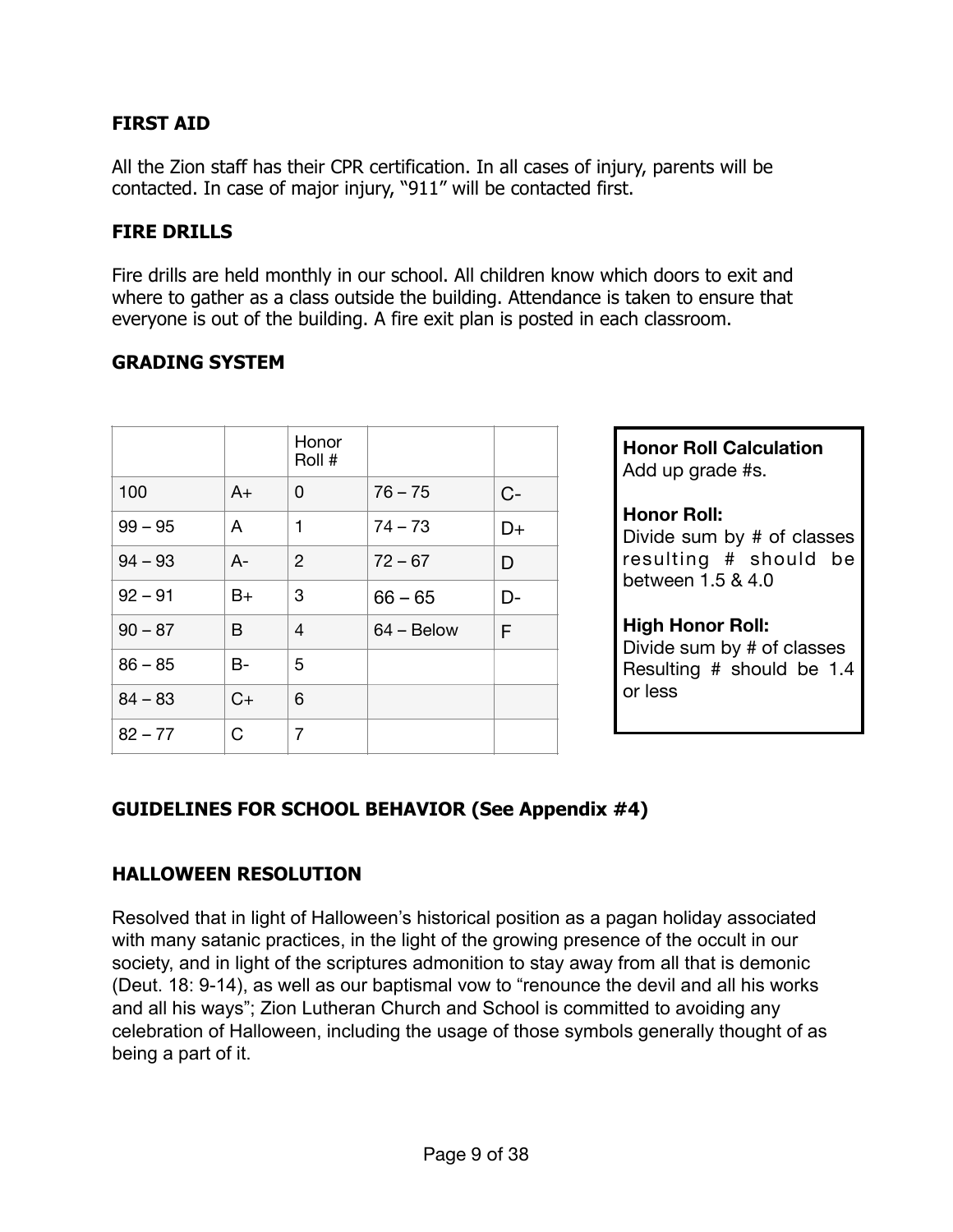# **HARASSMENT/BULLYING POLICY (See Appendix #5)**

# **HOME AND SCHOOL COOPERATION**

Working together, both the Christian home and the Christian school can best achieve their goal of guiding the lambs of Jesus. To this end, Zion affords a number of specific helps:

- Parents use Fast Direct to monitor their child's progress throughout the Quarter. Formal reports will no longer be sent home at Mid-quarter.
- The first quarter report cards are supplemented with scheduled parent/teacher conferences. Here the home-school life of the child is discussed, weaknesses and abilities studied, and plans for cooperative action proposed.
- Parent/teacher conferences may be scheduled as requested by parent or teacher throughout the year.
- Information pertaining to the child's performance on standardized tests administered during the year will be sent home when available.
- Parents are invited to visit classes and to make appointments with the teacher or principal to discuss any matter pertaining to the child's welfare. It is only ethical to assume that parents will, first of all, discuss these matters with the classroom teacher.

# **HOMEWORK**

The challenging program at Zion has always required that some study be done at home. This is not only necessary for accomplishing the immediate goals, but also a helpful habit for future education, which is becoming more and more demanding. The amount of homework depends on the grade level and upon the ability and study habits of the child. Parents can help by providing encouragement and a quiet place for study. Providing too much help is to be avoided. If your child is unable to complete his/her assignments for any reason, kindly send an explanatory note so that they may make up the work at a later date. If assignments are consistently burdensome, please notify your child's teacher so that adjustment can be made.

Teachers will assign all make-up work before or after the child returns from an extended illness or a special vacation. Contact your student's teacher to make other homework arrangements.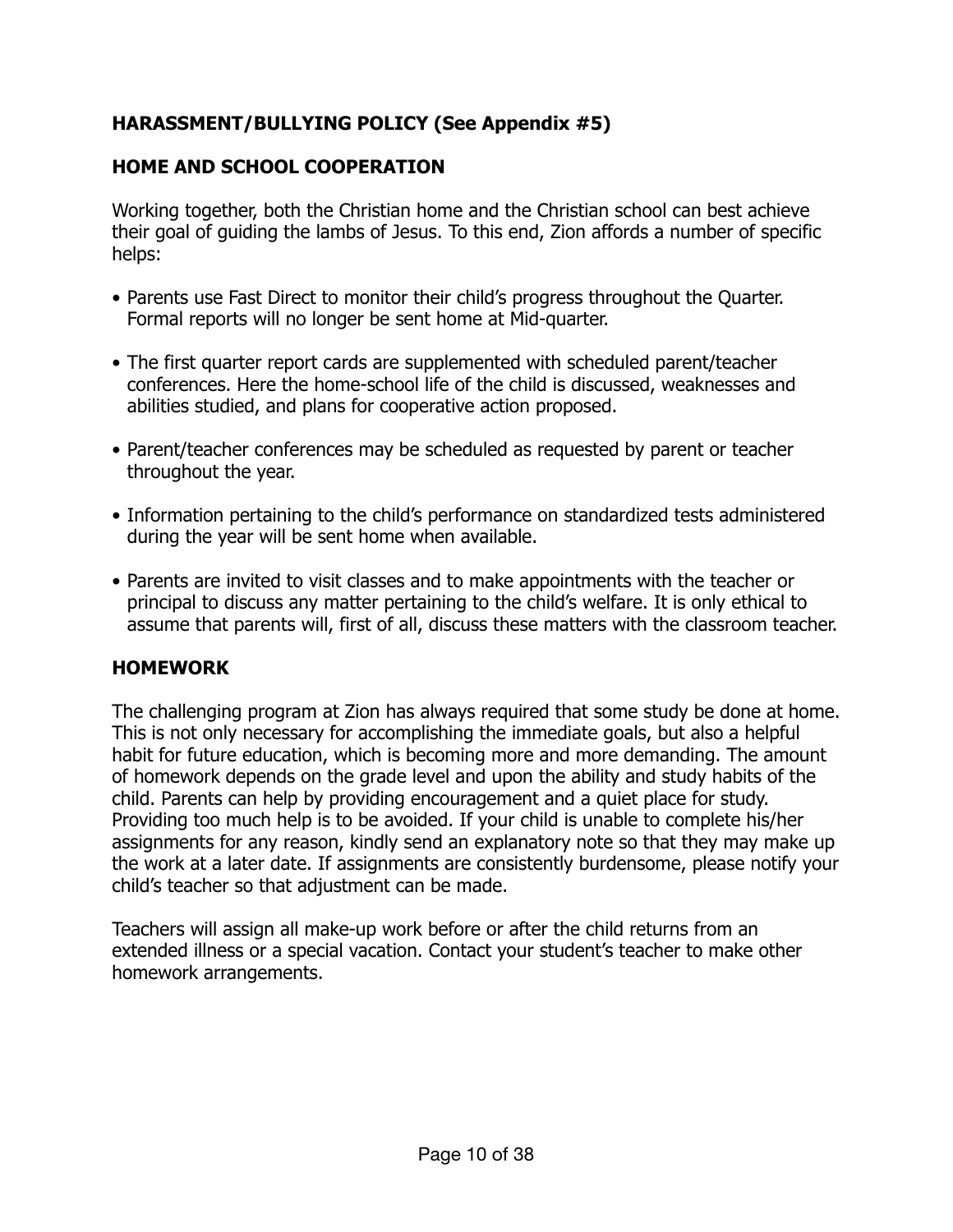# **HONOR ROLLS**

Honor Roll recognition is offered to students in grades 5-8. To achieve High Honor Roll, a student must have an "A" average on their Report Card. To achieve Honor Roll recognition, a student must have a "B" average on their Report Card.

# **HOT LUNCH**

A noon meal is available to all students at a reasonable cost, presently \$3.50 per meal, which includes milk. Additional entree is available for an addition \$1.00.

Hot Lunches are prepared daily at Zion by our Hot Lunch Manager and Kitchen staff. Milk is available through the Hot Lunch Program. Milk is included in the cost of a Hot Lunch. Milk is available at a separate fee, presently \$.50 per carton, for students bringing a bag lunch, or wanting an extra carton of milk.

We do not participate in the National School Lunch Program.

Lunch Fees should be pre-paid before the student takes a lunch – you may pay any amount to cover as long a period as you may deem necessary. You will be notified via your Fast Direct e-mail when your account balance is low and more funds are needed to cover future meals. You can access your family's lunch account using Fast Direct.

# **IMMUNIZATION**

It is recommended that every student entering school for the first time, either in 4K or Kindergarten, or transfer from another state, must have his/her immunization program brought up to date. This includes the recent law, which has added a Tdap or Td Booster dose for students entering 6th grade to the list. This record has to be reported to the school. Schools are required to ask this of parents, and children will be excused from this only when parents sign a waiver as defined in the law.

# **INAPPROPRIATE ITEMS/ELECTRONIC DEVICES**

Electronic devices such as I-PADS, Kindles, IPODS, Notebooks, etc. may only be used for instructional purposes when designated and allowed by the teacher. Cell phones are to be turned off and kept in book bags, classroom or lockers from 8:20 a.m. – 3:20 p.m. Teachers may have specific rules regarding before and after school. Use of one's cell phone is only by permission during the academic day. Special rules regarding cell phones and field trips will be announced by the respective teacher. A cell phone will be confiscated if it appears to be disruptive to the academic environment.

Knives, matches and lighters, guns, gun look a-likes, weapons of any kind, alcohol, tobacco products and drugs are not to be in the possession of students at any time.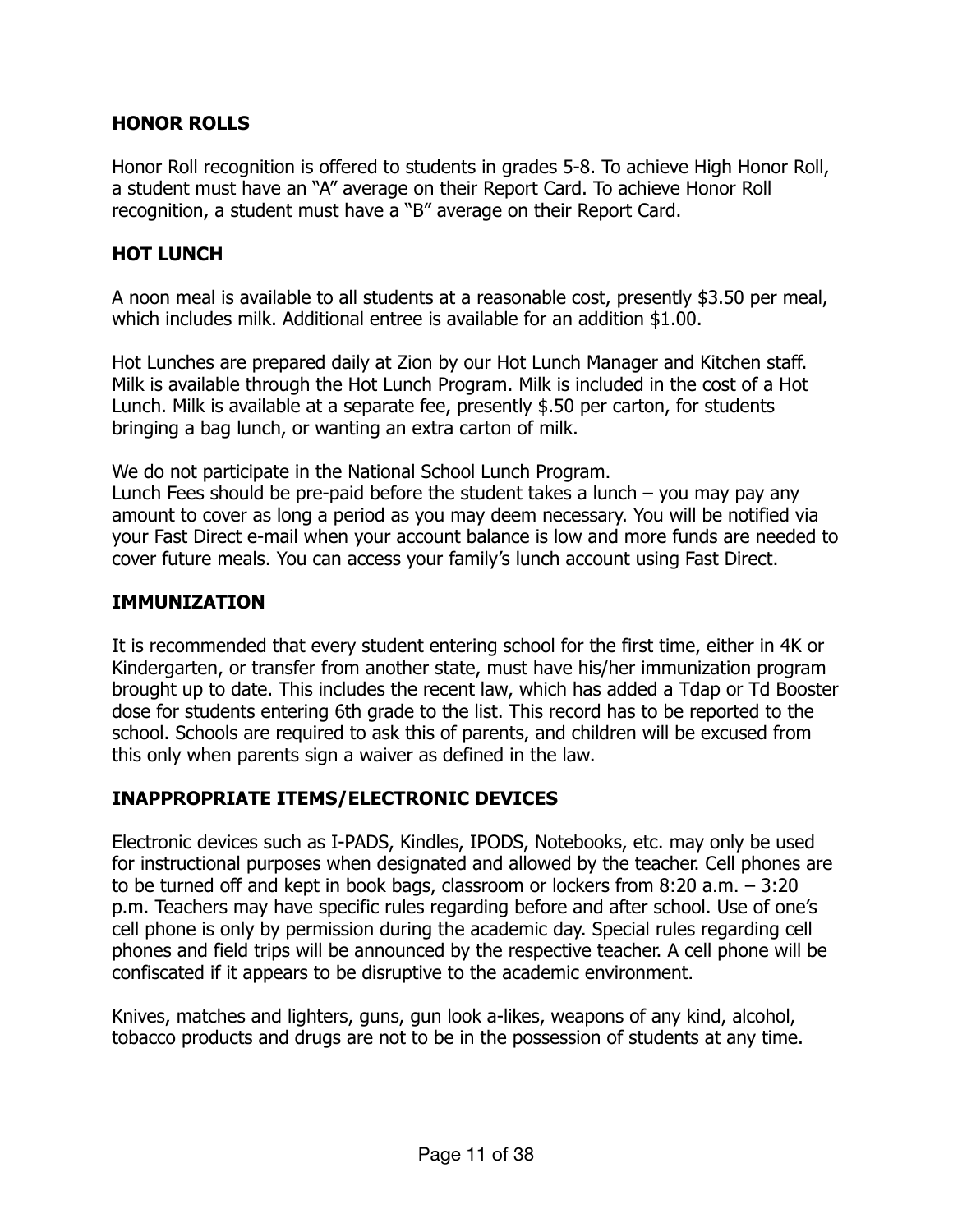# **LEAVING SCHOOL PREMISES**

Students are not to leave the school property at any time during the school day, unless the parent has contacted the school office and signed them out.

# **LIBRARY**

The purpose of the Library is to provide opportunities for children to pursue individual interests and projects, either as a result and extension of classroom activities or on the student's initiative. A nominal fee may be charged for overdue or lost books.

# **LOST AND FOUND**

All lost and found articles are turned in and stored in a box on the Commons coat rack. If these items would become too numerous, we will donate. Please keep your eye out for your child's lost items. Please write your child's name in their jackets, snow pants, sweat shirts, boots, hats, etc.

# **MAINTENANCE AND CUSTODIAL HELP**

Since there are numerous projects that the custodians and the Trustees of the congregation do not have the time or resources to complete, we request that parents volunteer their time for various projects throughout the year. Please encourage your children to do their best to maintain an orderly school facility. Presently we have been blessed with a full-time custodian.

# **MEDICATION**

At no time are students permitted to take medication of any kind without written permission. Medications are to be turned into the office, both over-the-counter and prescription. In the case of cough drops students will need a note from home.

There are two different forms for parents to use when they request that the school staff administer medications to their children: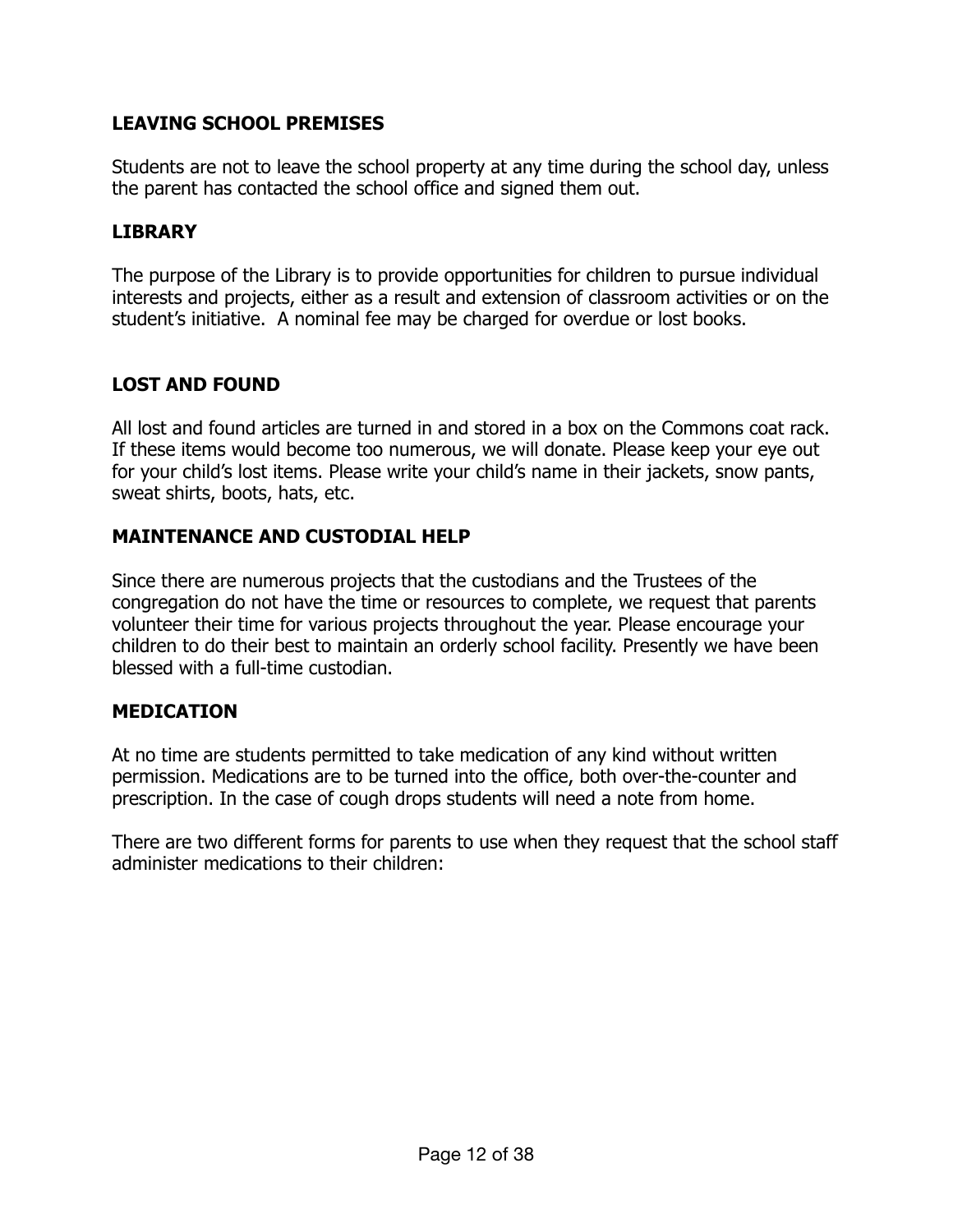# **OTC MEDICATIONS (Over-the-counter):**

# **• Short Term (1 – 10 days)**

Send a signed note for the first day with child's name, medication name, amount to be taken, time to be taken, and number of days to be administered. A form\*\*will be sent home for you to fill out and send back to school the next day.

# • **Kept on hand** (To take as needed)

A signed note, as above, is acceptable for the first day. A form\*\* will be sent home for you to fill out and send back to school the next day.

# **PRESCRIPTION MEDICATIONS:**

# **Short Term and Kept on hand**

- We cannot administer a prescription medication unless the doctor signs a form\*\* and the medication is in the original prescription bottle.
- A form\*\* filled out and signed by both the parent and doctor must be on file in the school office.

\*\* Forms will be found at the back of this Handbook, on the school website, and in the school office or your doctor's office.

# **MISSION OFFERINGS**

Money given at chapel is sent to various missions each year. These missions are preselected by the faculty from a list of various missions.

# **NATIONAL LUTHERAN SCHOOL ACCREDITATION**

Zion Lutheran School is NLSA accredited. National Lutheran School Accreditation (NLSA) is a nationally recognized self-evaluation process. The process has been authorized by the Board of Parish Services of the Lutheran Church-Missouri Synod. This process identifies schools, which have maintained high academic standards for their schools.

# **NON-DISCRIMINATORY POLICY**

Zion Lutheran Church of Wayside admits students of any race, color, national and ethnic origin to all the rights, privileges, programs, and activities generally accorded or made available to students. We do not discriminate on the basis for race, color, national and ethnic origin in administration of our education policies, admission policies, and athletic and other school administered programs.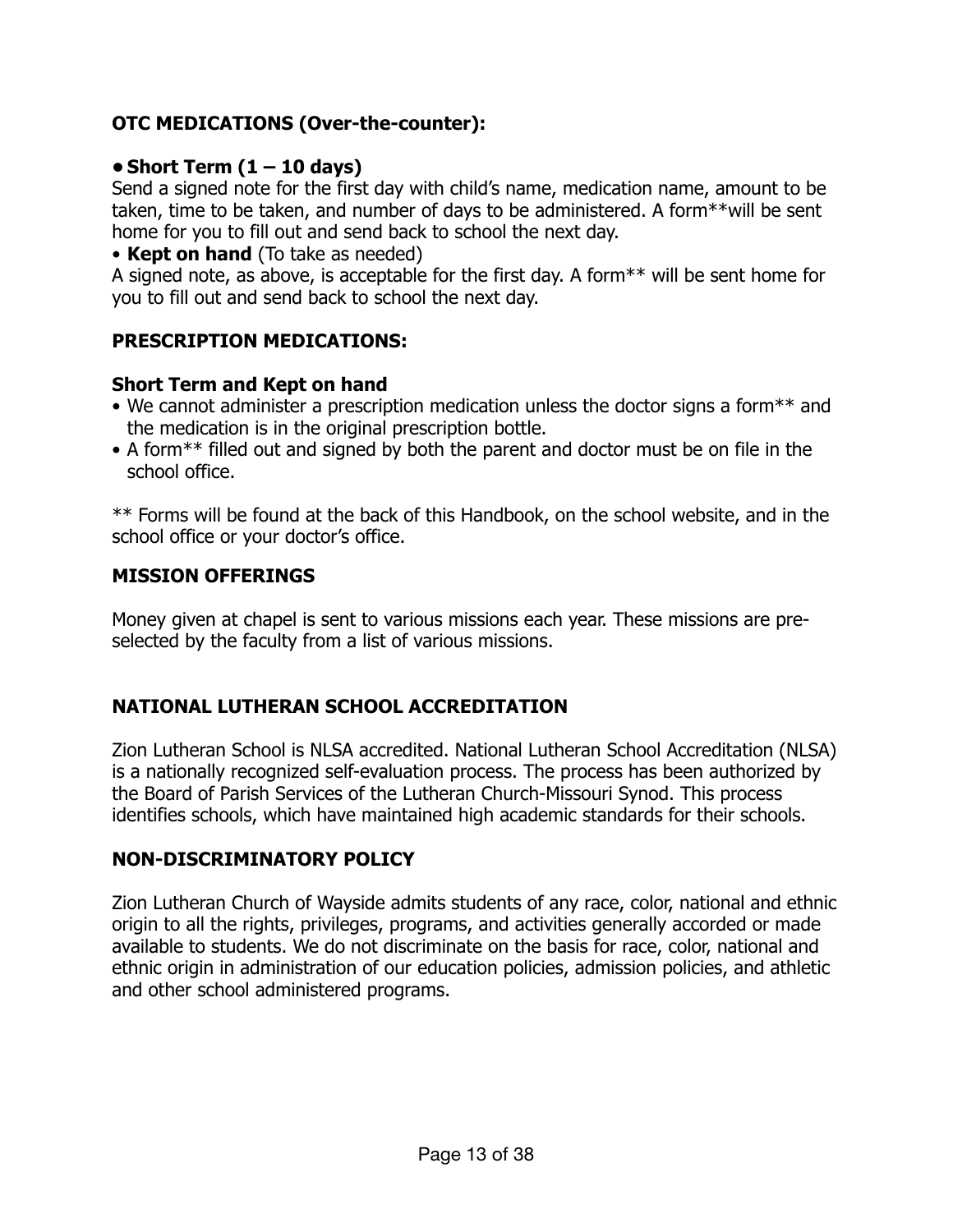# **NOON DUTY POLICY**

Several parents are asked to be a part of our Noon Supervision Team. One adult is needed to monitor the recess activities of grades  $4K - 8$  every day. Noon recess runs from  $12:10 - 1:20$ .

# **OUTREACH OF ZION (OZ)**

This organization of parents and teachers is primarily concerned with bringing the home and school into a closer relationship. Parents with children at Zion are automatically members and are therefore urged to attend the scheduled events.

# **PERSONAL APPEARANCE (See appendix #4, Guidelines for School Behavior)**

# **PHYSICAL EDUCATION**

Our aim is to give every student an opportunity to participate in group games and activities according to their age level. Gym classes are a scheduled part of the school curriculum.

# **PICNICS**

The Year-End School picnic is held at Way-Morr Park the last week of school. Zion Fest, the church/school picnic, is held in the Fall or Spring. Dates will be announced in the monthly Raiders Report.

# **PROPERTY DAMAGE**

Students are responsible for careless or willful damage or destruction of any school property; parents will be billed for such damages.

# **RESOLVING A PROBLEM OR CONFLICT (See appendix #7, Line of Communication in Resolving a Problem or Conflict)**

# **ROOM PARENTS/ROOM PARTIES**

Interested volunteers sign up at the beginning of the school year. Volunteer parents assist with parties, field trips, and the like. Room parties include Harvest, Christmas, Valentine's, and Easter.

# **SCHOOL BEHAVIOR (See appendix #4, Guidelines for School Behavior)**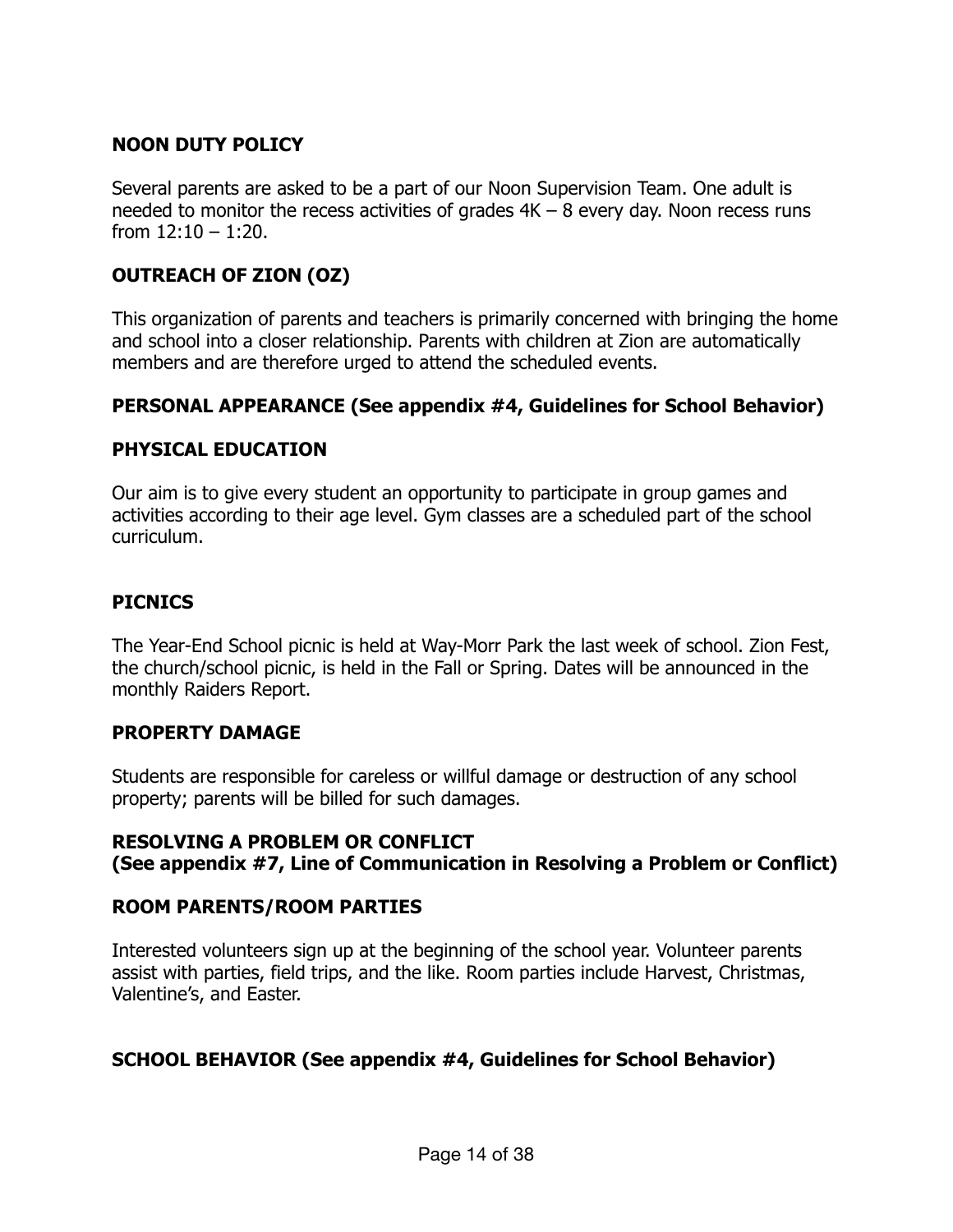# **SCHOOL BOARD MEETINGS**

Your School Board is the policy-making body of your school. The date and times of meetings are given on the monthly church calendar and the Raider Report. Copies of the meeting minutes can be picked up at the school office. School parents may request to be put on the Agenda (See Appendix #8, for School Board Meeting Agenda Policy)

# **SCHOOL COMMUNICATIONS**

Every month, a Raiders Report is sent through Fast Direct updating the family on current activities.

We also use the Remind app. This app is free and allows you to stay current with events, news, and information from the school. Go to https://www.remind.com/join/dgosa

Fast Direct is used by the school for email communications and other information purposes.

# **SCHOOL FEES (See appendix #6)**

# **SCRIP CREDITS**

- Credits are applied to your School tuition account when you purchase scrip through our school.
- Any unused credits on your account will remain in your account and will be used to offset the next year's school fees.
- Scrip credits cannot be used for Hot Lunch.
- Any unused credits on your account after your youngest child graduates from 8th grade may be transferred once to their youth account or the Educational Grant Fund. Let Erica in the office know of your preference. If funds are not designated to a Youth Account by September 1st, they will be placed in the Educational Grant Fund. (See Appendix #11 for School Board Policy)

# **SPORTS**

Students may participate in various sports: soccer (K-8), volleyball (grades 5-8), basketball (3-8), softball (5-8), track and field (5-8). Students in grades 3&4 will be considered "C" teams, students in grades 5&6 will be considered "B" teams and students in grades 7&8 will be considered "A" teams. The sports teams are coached by an adult volunteer.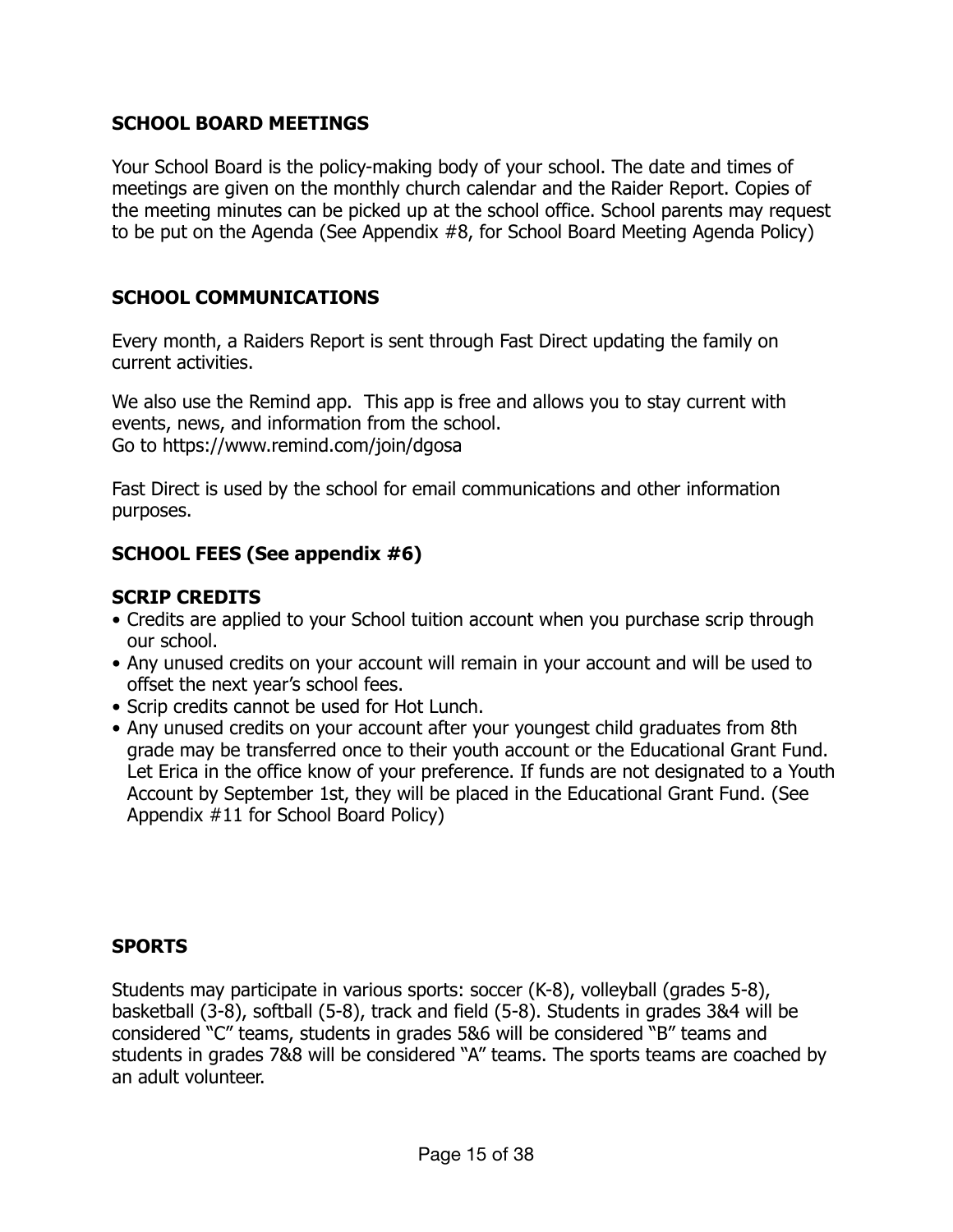# **STUDENT BEHAVIOR (see Appendix 12)**

# **STUDENT PHOTOS**

Photographs of the students are taken annually. You will be notified of the time and date. A yearbook will be provided to all students.

# **STUDENT – TEACHER RELATIONSHIPS**

In order that we may foster a God-pleasing spirit of cooperation and willingness to work together, both students and teachers must realize that all people are sinners and full of many imperfections and shortcomings. Teachers will think of children as precious souls for whom Christ shed His blood. The teachers will love children entrusted to their care and endeavor to train, to guide, to lead, and to properly discipline them so that they will receive the best possible education.

Children will consider their teachers as gifts of God. Accordingly, they will willingly show love, respect, and obedience to their teachers as God directs in the Fourth Commandment. Students should confide in their teachers. They are there to help them with any problem.

Should students feel that they have been treated unfairly in any way, they are encouraged to discuss the matter with the teacher. Parents, who feel that there has been a misunderstanding, are urged to discuss the matter with the teacher before coming to the principal.

# **TEACHER CERTIFICATION**

All teachers at Zion are state certified.

# **TEACHER HELPERS**

Teacher-helpers are used to assist the teachers in carrying out assigned routine duties so that the teachers are free to work with individuals and groups. Volunteer helpers are needed in all grades. These helpers will need to have a background check.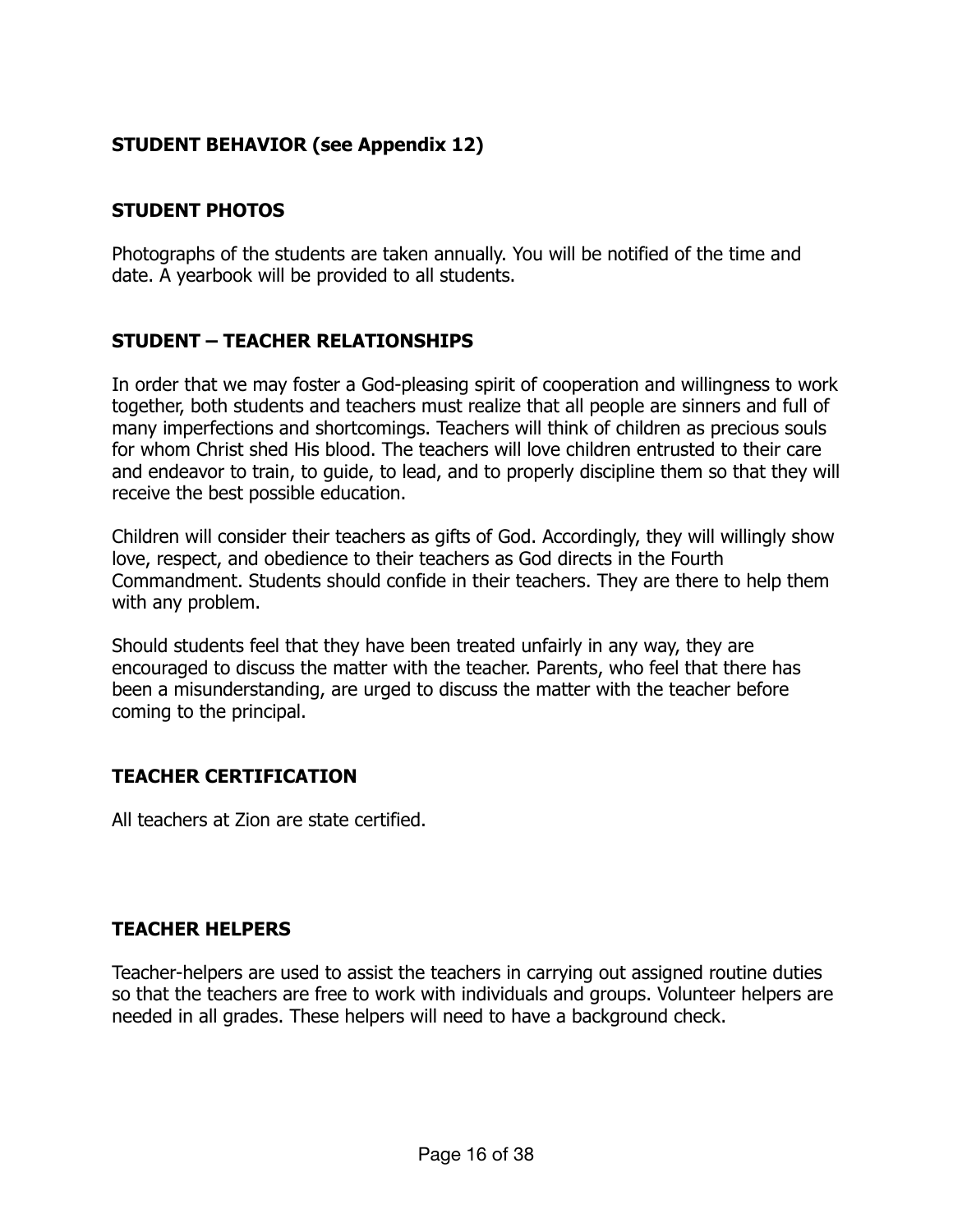# **TESTING PROGRAM**

In addition to regular subject matter testing, standardized tests are given twice a year to students in grades K-8. A screening battery is given to students entering Kindergarten. Individual and class results of these tests are utilized for the guidance of the individual child and for the general school and class curriculum planning.

# **TORNADO SAFETY**

The possibility of tornadoes in the Wayside area makes it necessary that all parents and students be informed of the policies we will follow in the event of a tornado WARNING. We will not alarm the students when there is a tornado WATCH, which means weather conditions are such that a tornado could develop. We will take the following precautions when we have been informed by the weather-alert system in our school office in conjunction with the County Emergency Department:

1. Students will not call home during a WARNING.

2. Students will not be dismissed from school unless accompanied by a parent or close relative.

3. Students will not be dismissed from school should a WARNING come at the regular time of dismissal. They will be dismissed as soon as the "all clear" signal has been given.

4. We ask parents' cooperation during a WARNING and ask that they do not call the school and thereby tie up the telephone.

5. Parents must come directly to the office if they want to take their children out of school.

6. In case of extreme emergency, upon recommendation of the County Emergency Department, places of safety have been designated for your children. This procedure will be practiced by your children and their cooperation is expected.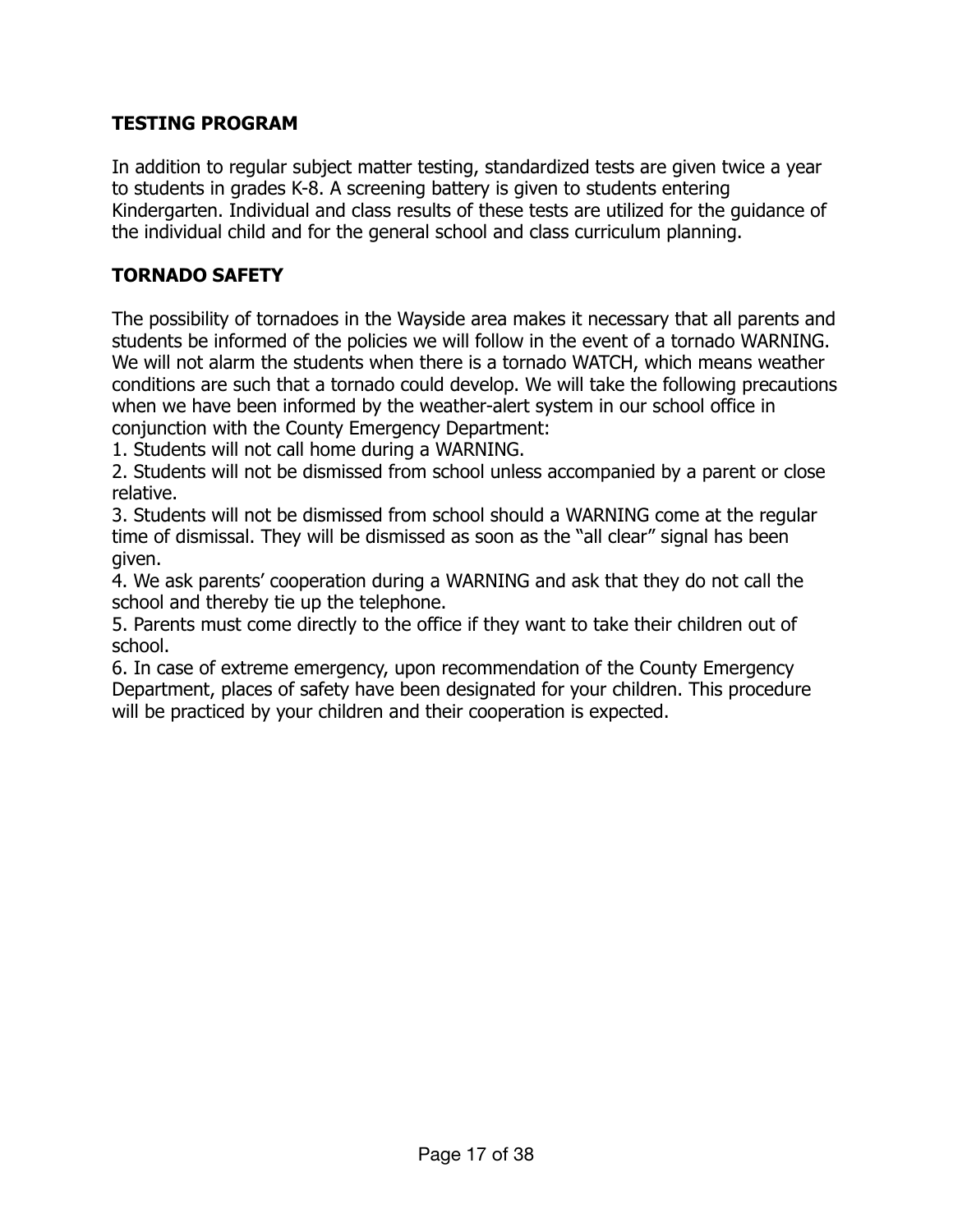# **TUITION (See appendix #6)**

The amount of tuition will vary depending on the number of students in your family and also whether you are a Zion Church member or community member. The cost to educate a child here at Zion is approximately \$7800.00 per year. The total tuition fees will help the congregation defer some of the costs.

We are asking each family to sign up for the Electronic Funds Transfer program that our school has available. This will give our church a steady stream of income to meet the financial needs of the school. We would ask that a blue EFT form be filled out before the start of the school year. These forms will be included in your tuition packets and are also available in the school office.

# **VOLUNTEER HOURS**

In an effort to help educate your child we would like to ask that each family would volunteer a minimum of 10 hours or make a donation of \$100.00.

# **ZION EDUCATIONAL GRANT FUND**

The Board of Christian Day School has established a fund from which assistance may be drawn. This fund is available to families who desire to have their children attend Zion Lutheran School but are unable to because of financial hardships. Families must apply for financial assistance before August 15. Exceptions may be granted in extreme cases. An application must be filled out completely for each school year.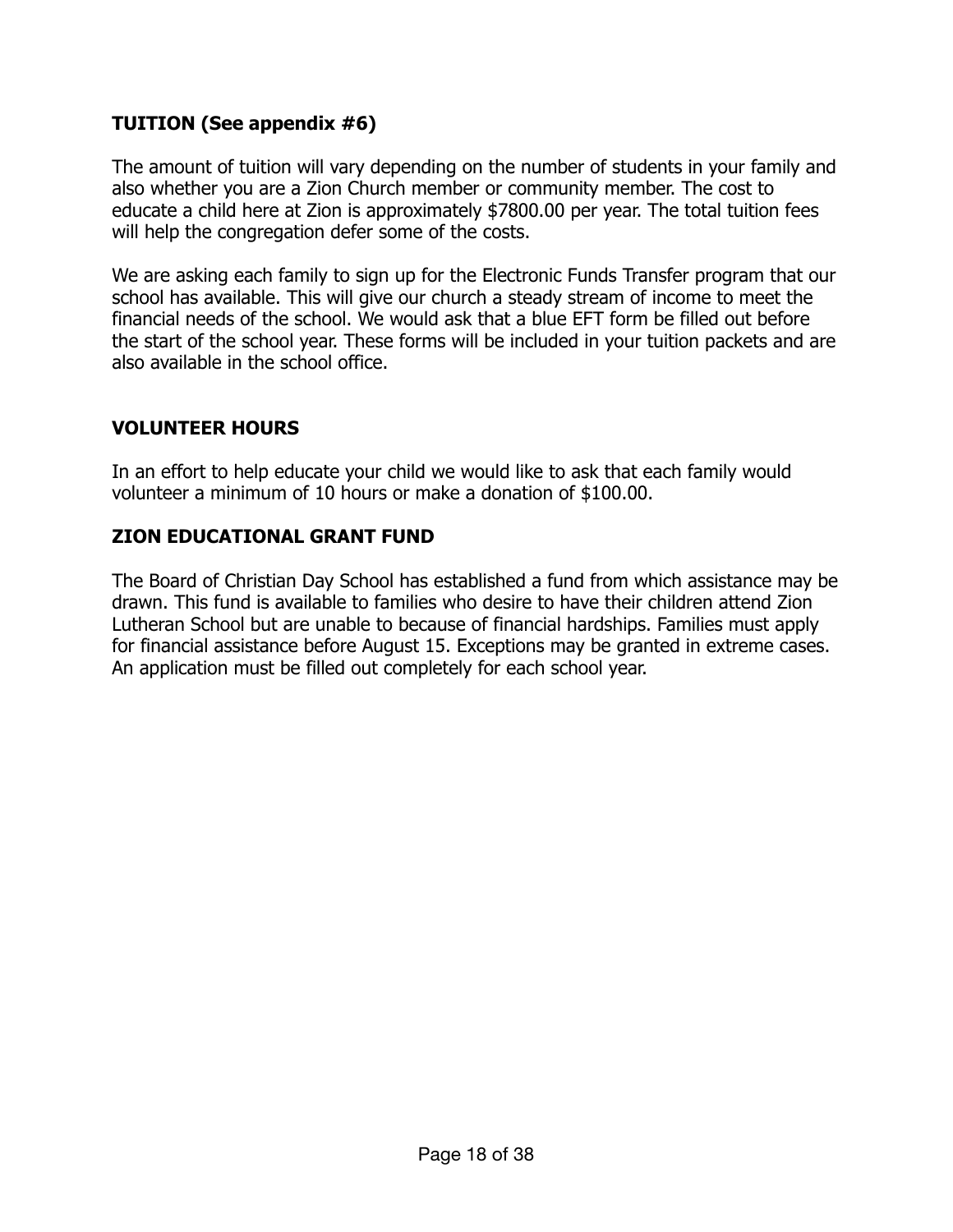# **APPENDIX #1**

# **ATHLETIC DISCIPLINE CODE (APPROVED Sept. 1, 1992)**

Any student whose habits and/or conduct (namely the use of alcoholic beverages, tobacco, drugs, and profanity) make them unqualified to represent the ideas, principles and standards of Zion Lutheran School shall be suspended from interscholastic competition. Furthermore it is a violation of this code when a student doesn't accept the responsibility for leaving any location or function whenever alcoholic beverages or drugs are being used or consumed in violation of this code or in violation of applicable state statues. Certain periods of suspension are defined herein:

I. CONCERNING ALCOHOLIC BEVERAGES, DRUGS OR TOBACCO

1. FIRST OFFENSE: (A) Suspension of 4 GAMES of the sports season. Scrimmages are considered practice days and not games. If the violation occurs between sports seasons, the suspension will be enforced during the next sports season in which the athlete chooses to compete. If the violation occurs at the end of one sports season and not enough of the season is left, the rest of the suspension will be mathematically figured out to carry into the next sports season.

2. SECOND OFFENSE: (B) Suspension of the entire school year season of all sports. Same guidelines as above mentioned. (letter A)

II. CONCERNING PROFANITY

Students must send a letter to the school or individual he or she offended, which is to be

approved by Athletic Director.

1. FIRST OFFENSE: (C) Suspension of 2 GAMES. Same guidelines as above mentioned. (letter A)

2. SECOND OFFENSE: (D) Suspension of 3 GAMES. Same guidelines as above mentioned. (letter A)

3. THIRD OFFENSE: (E) Suspension of the rest of that sport season. If the rest of the season does not consist of 4 games it will continue into the following season, until 4 games are missed.

\*Students under suspension will be expected at practices unless coach dismisses them.

# **APPENDIX #2 ATHLETIC POLICY**

# **PHILOSOPHY:**

Zion Lutheran School exists to help its children and parents glorify and praise God. God is not only to be number one, but a way of life. Everything is to be done to the Glory of God.

# **References:**

1 Cor. 6:19-20, "Don't you know that your body is the temple of the Holy Ghost, who lives in you and who was given to you by God? You do not belong to yourself but to God; He bought you for a price. So use your bodies for God's Glory".

1 Cor. 10:31, "Well, whatever you do, whether you eat or you drink, do it all for God's Glory". Prov. 22:6, "Teach a child how he should live, and he will remember it all his life".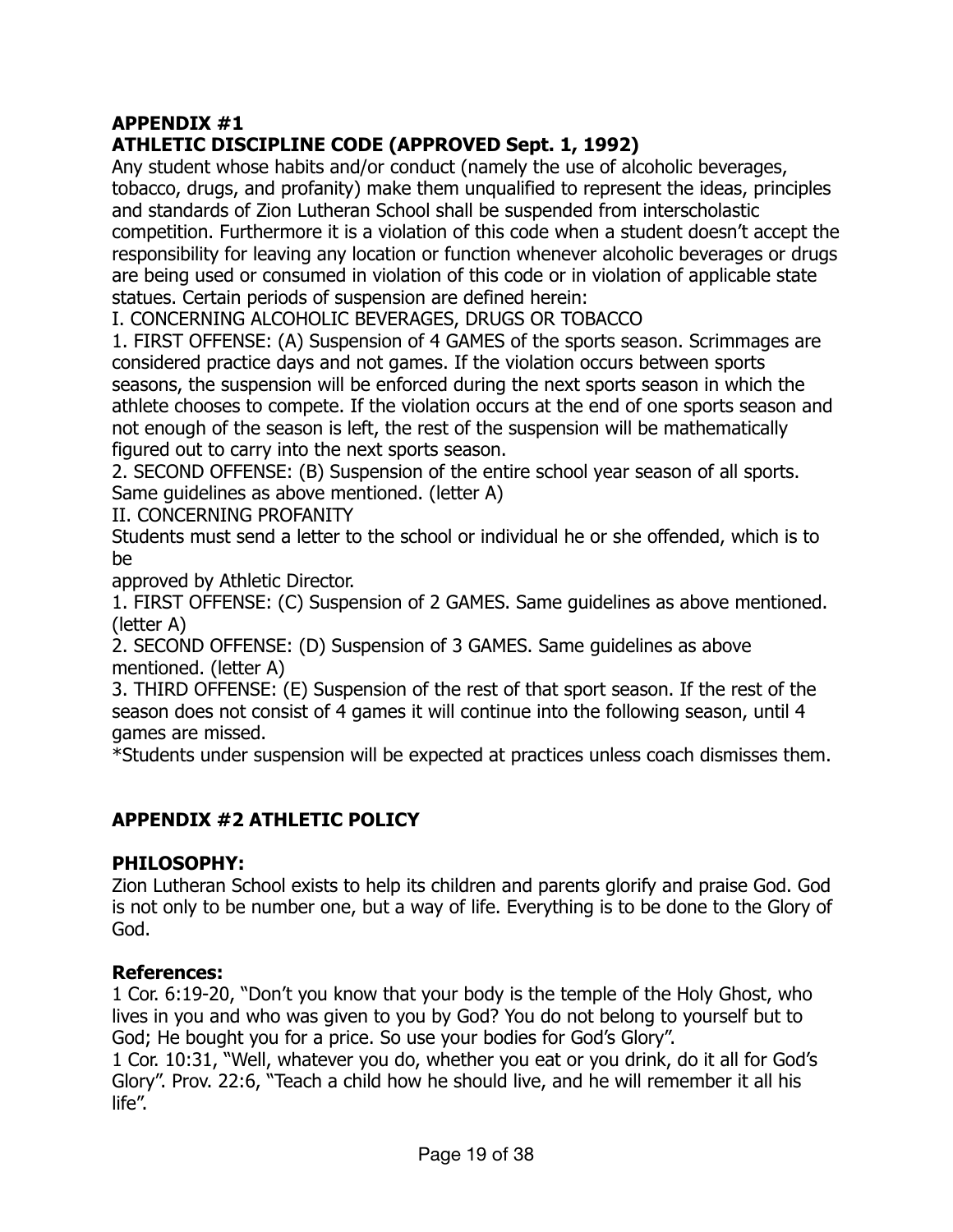# **OBJECTIVES:**

We believe the child should grow in their relationship toward God and to that end the child should:

- 1) Live in the confidence that God will supply their needs.
- 2) Use God's gifts in a responsible way.
- 3) Thank and praise the Lord everyday.

We believe the child should grow into a Christian relationship toward others and to that end the child should:

1) Work and play harmoniously with others.

2) Reach out to others.

3) Live his faith in Christian love towards others.

# **SPORTS:**

1) Emphasis is placed on the Christian in the total education program and high priority given to Christian conduct on and off the court or field.

2) Players need to be in school the day of a game or scrimmage when scheduled on school nights.

3) All players are to wear appropriate attire (t-shirts, shorts, socks, tennis shoes).

4) Players missing practices/games may mean non-playing time for a while at the discretion of the coach.

5) Players are to know the practice/games schedule. They are to inform their parents when practices are over to avoid unnecessary waiting around after practices/games. Avoid phone use.

6) Parents are responsible for transportation of their children to and from practices and games. Car-pooling is encouraged.

7) Parents have sole responsibility of the health of their children and will be asked to vouch for this before a child enters a sport.

8) The congregation, coaches, or school have NO coverage for injuries suffered as a result of participation.

9) Parent permission slips are needed before a player can practice or play in a game.

10) Students must have a grade average of a "C" or better to be eligible to participate.

Subjects used are Religion, Reading, Math, Language, Spelling, Social Studies and Science. Any "F", as a grade average, for students in grades 5-8 will make them ineligible to participate in sports, any 4th grader with a "D", as a grade average, is ineligible. Students that are ineligible will not be able to participate in practices or games for one week and will continue to be ineligible until their grades show improvement. Incompletes are considered "F's" until work is submitted. \*\* Students with learning disabilities will be given special considerations.

11) Teachers are to notify the student, parent, and coach if a student's grades are dropping.

12) Students under probation, suspension or expulsion are ineligible for all practices and games.

13) Uniforms are to be cleaned and returned to the coach at the end of the season.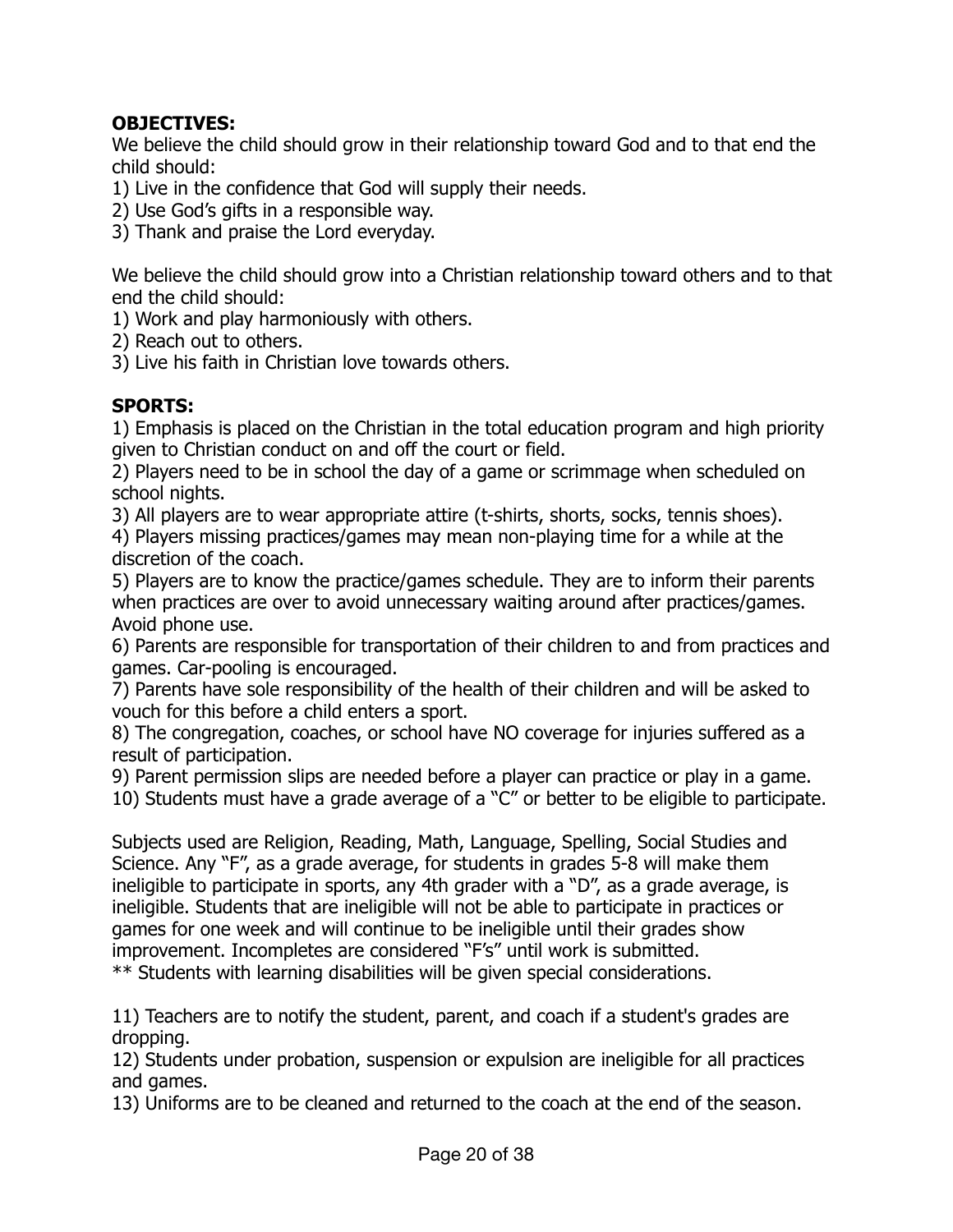# **POLICIES FOR BASKETBALL PRACTICE:**

Basketball practice may begin on a date determined by the Lakeshore Lutheran League. In the event that a fall sport has not concluded its season, the basketball season may start one week after the conclusion of that season.

# **POLICIES FOR BASKETBALL:**

1) We will remain in the Lakeshore Lutheran League and follow their schedule.

2) Lakeshore League basketball games must have at least one W.I.A.A. referee.

3) The first quarter report card grades determine eligibility for basketball.

4) A-teams may participate in at least 3 tournaments and B-teams in 2 tournaments. These would include the League tournaments.

5) We encourage players to participate in local summer camp programs.

# **POLICIES FOR THE SPORT OF VOLLEYBALL**

1) Volleyball practice may begin on or anytime after August 15th. The team may participate in a total of 3 practices per week before the season and 2 after the season begins.

# **CONDUCT & RULES**

Emphasis is placed on the Christian in the total education program and high priority given to Christian conduct on and off the court or field.

Players need to be in school the day of a game or scrimmage when scheduled on school nights.

All players are to wear appropriate attire (t-shirts, shorts, socks, tennis shoes).

Players missing practices/games may mean non-playing time for a while at the discretion of the coach.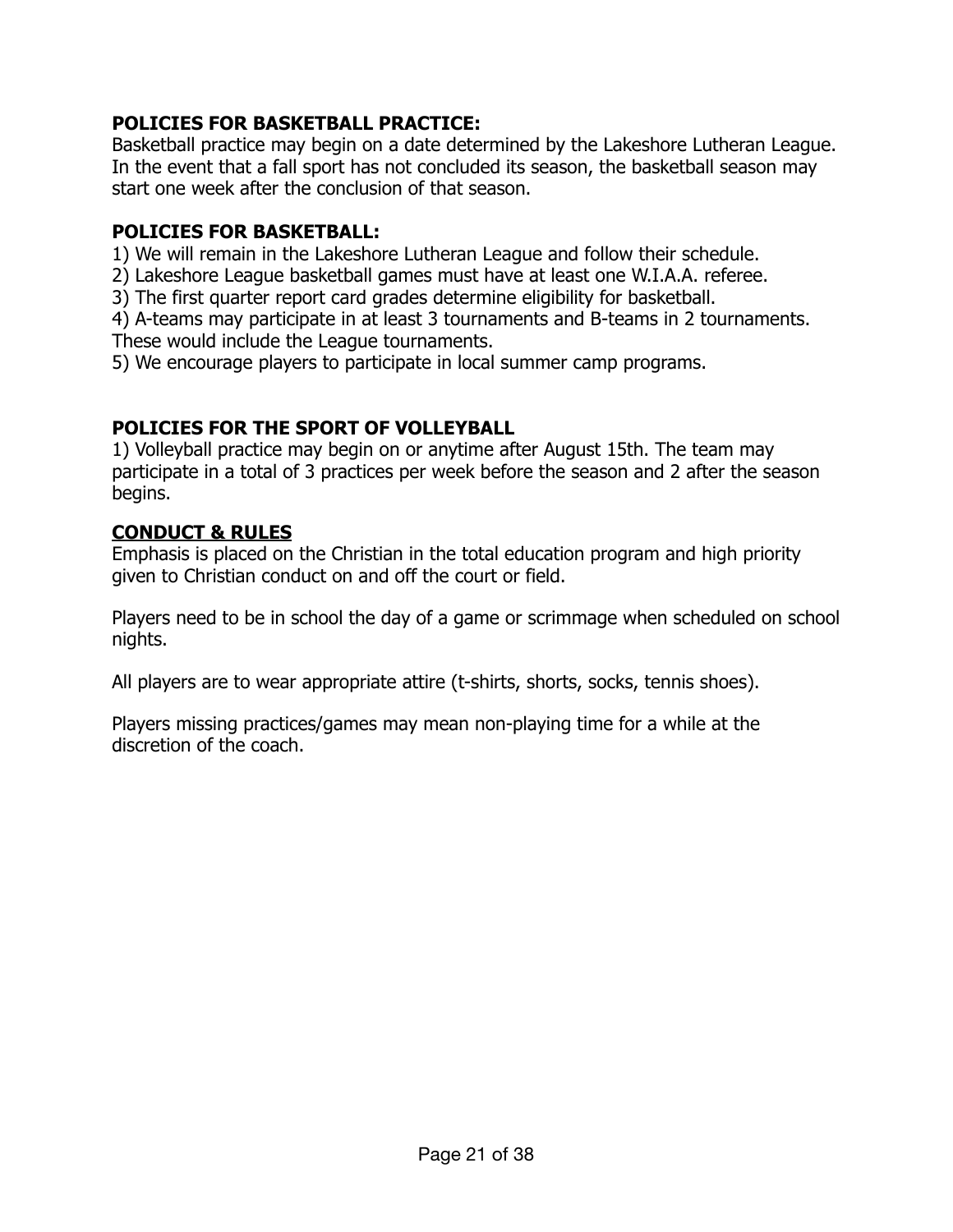# **APPENDIX #3 ZION LUTHERAN SCHOOL-WAYSIDE DISCIPLINE POLICY**

Zion Lutheran School is a Christian community that functions in partnership. In this partnership, our teachers and pastor help parents with their God-given responsibility for training their children in the ways of the Lord. Training includes instruction and discipline. In the school setting, the teachers and principal carry the God-given authority for disciplining students. Discipline will be administered out of Christian love, applying Christian principles for the welfare of the students and the school community. The teachers and principal will act with firmness, but with respect for the child and his/her sense of self- worth. Corporal punishment will not be administered. When normal disciplinary means prove ineffective in altering a student's unacceptable behavior, the student shows any disrespect toward fellow students, faculty members or any other adult, or a student continues to misbehave after being corrected, a detention will be given to help the student realize the behavior must change. The detention system follows these guidelines:

- The detention must be served on the detention day following the day the detention was given unless the child is absent on the detention day. Failure to do so may result in an additional detention.
- The student must be in the detention room at the beginning of the period, must remain silent in the detention room and must abide by the rules to serve a detention. The student will not be allowed to participate in any extra curricular activities on a detention day.
- The detention system will be used during any supervised school activity and any time a student is on school property.

# **DISCIPLINARY STEPS:**

1. When a student receives a detention, a detention form will be given which is to be signed by a parent or guardian and returned the following day to the faculty member assigning the detention. The signed detention form will be on file in the School office. 2. Upon the receipt of the third detention during the school year a conference with the student, the parent(s) or guardian(s), the homeroom teacher and the principal will be held.

3. If NO positive results are evident from the above steps, the child may be suspended for one to three days. When suspension occurs, the parent(s) or guardian(s), teacher, principal, and the chairman of the Board of Christian Day School will meet in an attempt to resolve the matter.

4. If little or no positive results are evident after suspension, procedures for expulsion will follow. This is obviously an extreme measure and can only be taken by the School Board. The student has the right of appeal in such cases.

As Christians we look to the Law as the norm for behavior and find that the power of the Gospel motivates us to Christ-like actions. Scriptural principles govern the conduct of students and teachers, according to Matthew 18, the purpose of discipline is to solve the problem and win back the erring brother or sister. Please support the faculty in the exercise of their duties.

"Train up a child in the way he should go, and when he is old he will not depart from it". Proverbs 22:6 23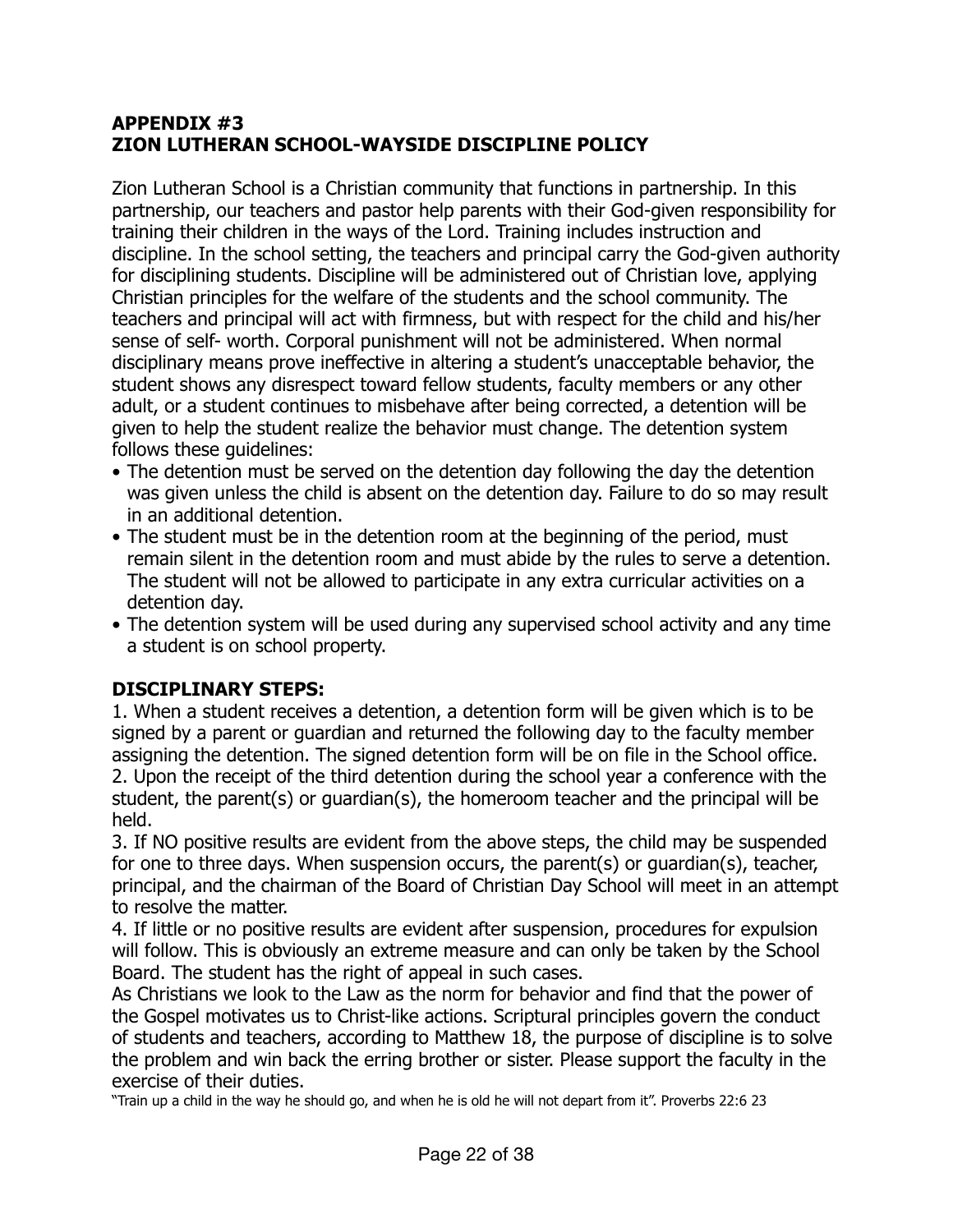The Bible is very clear about the importance of discipline in a person's life. The Lord always disciplines out of love "My son, do not make light of the Lord's discipline, and do not lose heart when he rebukes you, because the Lord disciplines those he loves, and he punishes everyone he accepts as a son." Heb. 12:5-6. It is our goal at Zion Lutheran School to discipline out of love. The Bible says that out of a loving relationship will flow obedience to what we are called and expected to do. "If you **love** me, you will **obey**  what I command." John 14:15

Disciplinary action will be taken after prayerful consideration of what the most appropriate impactful response to the student's misconduct should be. Each student is created differently by God, and our goal is not take a cookie cutter approach to discipline. **Parents will be informed on any and all decisions made regarding their student's behavior no later than 48 hours after the infraction.**

**All disciplinary action is at the discretion of the principal.**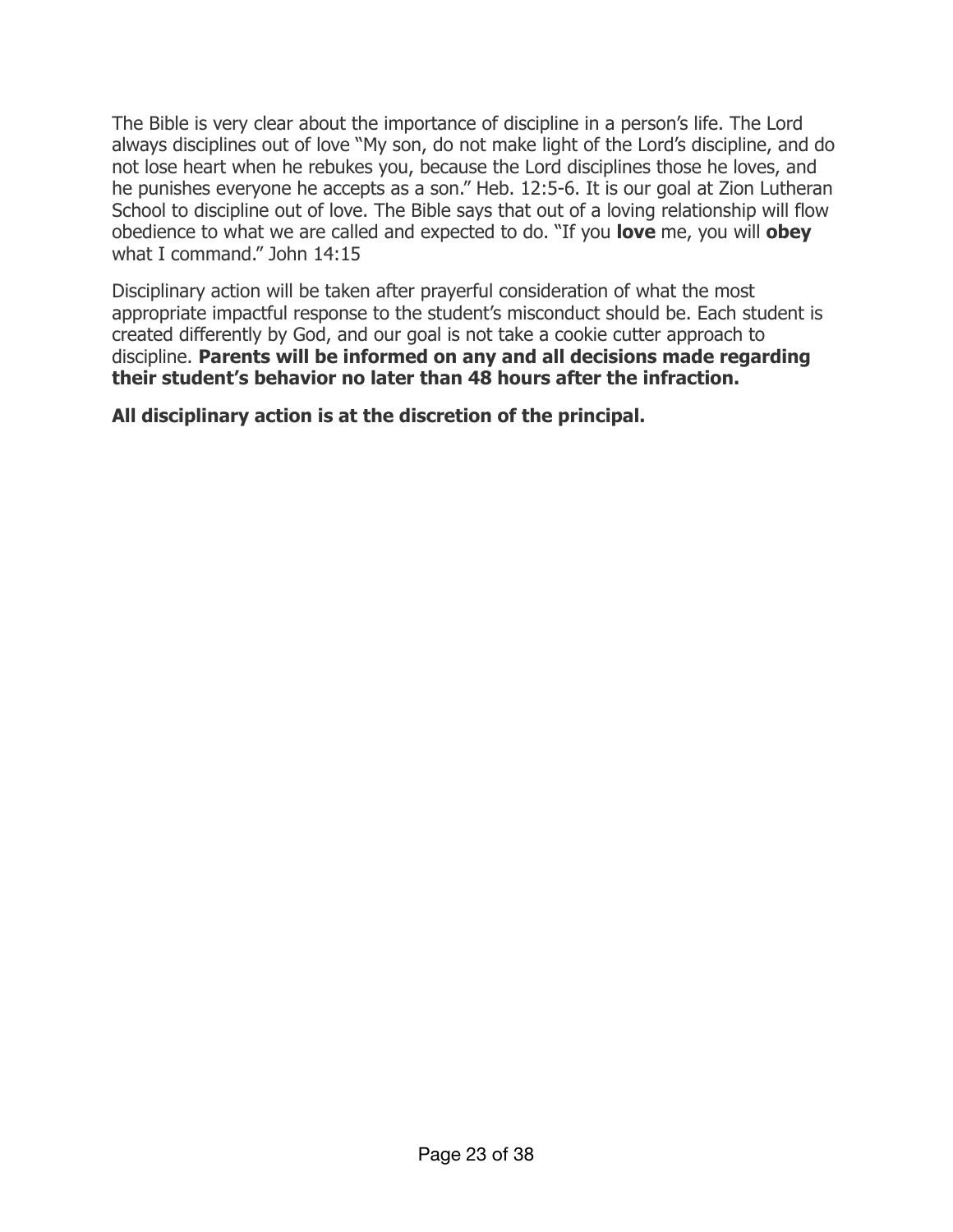# **APPENDIX #4 Guidelines for School Behavior**

# **A. School Rules**

- 1. Respect and obey all teachers at all times.
- 2. Respect the rights of fellow classmates.
- 3. Interfering with fellow classmates and other intrusive behavior is prohibited.
- 4. Administrative office area is off limits to students

# **B. Building and Playground**

- 1. Enter and leave the building in an orderly manner.
- 2. No swearing or foul language.
- 3. No activity that could cause injury to others.
- 4. No fighting.
- 5. No snowball throwing.

6. All children are expected to cooperate in keeping the school and school grounds neat and clean.

7. Children are allowed to bring toys, stuffed animals, trading cards, etc. to school. These items are allowed to be used at recess only.

8. Cell phones, MP 3 players, and i pods are not to be used in the school building during the school day, they are to be kept in the student's locker or the school office and will be confiscated by the teacher if they are used during the school day.

9. There will be a zero tolerance policy regarding any weapons brought to school, which includes guns, toy guns, knives, toy knives or any other items considered a weapon. 10.No student will be allowed to have gum within Zion school or on the school grounds; the cooperation of all is necessary and valuable.

11. No consumption of soda or caffeinated beverages is allowed in the school during the school day.

# **C. School Bicycle Policy**

Students will not be allowed to ride bicycles on the sidewalks around school or on the playground. Bicycles must be walked in these areas. There will also be no riding of bicycles in the streets around school once students have arrived with bikes. This rule is for the safety of all Zion students. Any student found going against this school policy will have his/her bicycle impounded and returned to his/her parents for keeping.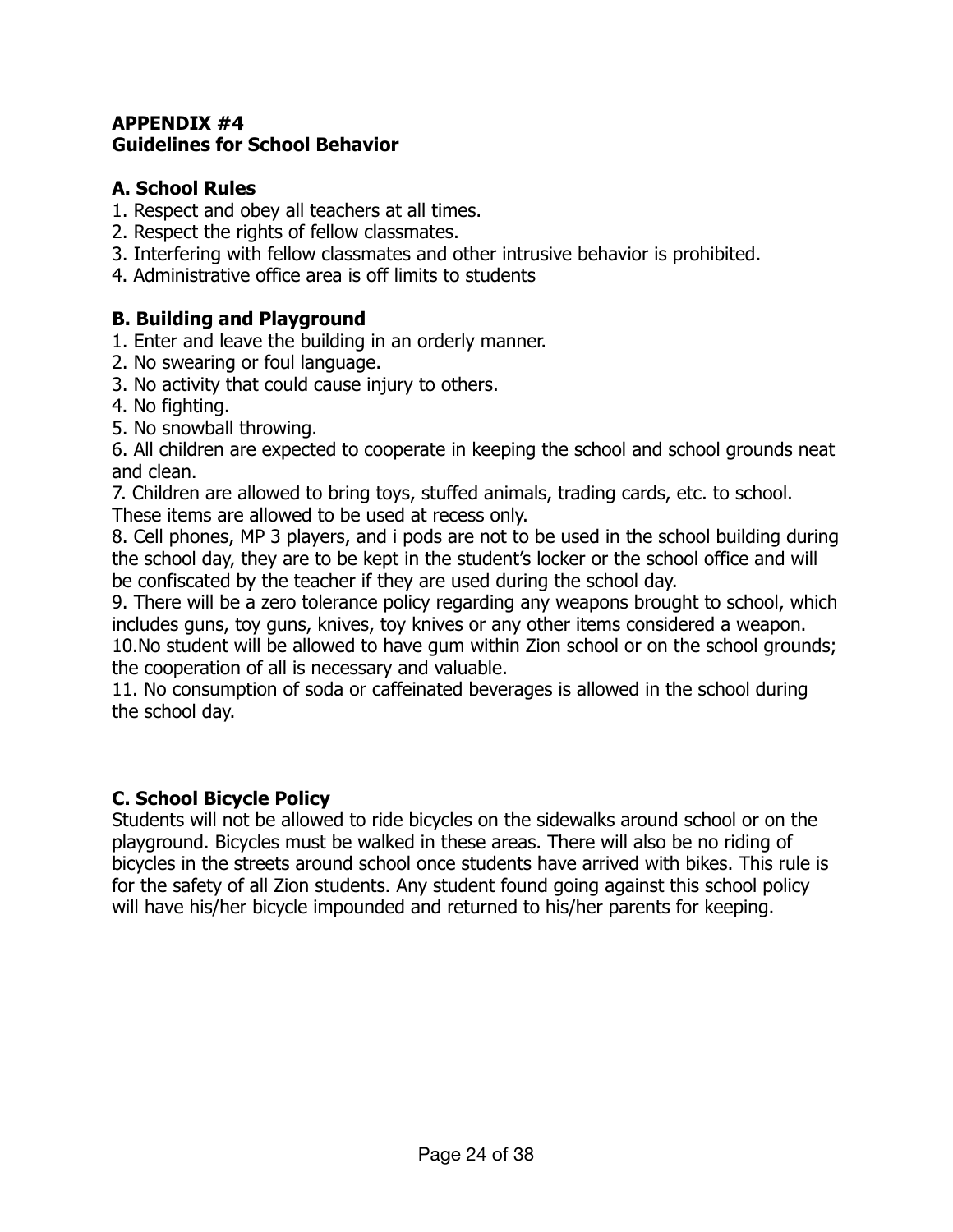# **D. Dress Code Policy**

Zion Lutheran School is a place for instruction and learning. Christian modesty, neatness and cleanliness in dress are the main areas to be observed. Dress and personal grooming are to be in good taste and should reflect Christian modesty. Dress Code is in effect during any school activities when students represent Zion Lutheran School to the community (such as field trips, co-curricular teams or groups). The purpose of having a school dress code is to simplify the matter of student attire and place that issue in its proper perspective with regard to the learning process. A dress code promotes a sense of equality among the students. Cooperation in staying within the dress code encourages responsibility and self-discipline on the part of the students and parents.

# **E. General Dress Code Guidelines**

1. All clothing must be neat, clean and in good repair. It is not appropriate to wear clothing that is frayed, torn, or sloppy for school dress. Boys are not allowed to wear only an undershirt.

2. Skirts, dresses, and shorts should be no shorter than 4" above the knee or the length of the long fingertip when arms are extended down at the sides. All pants, skirts, and shorts must be worn at the waist and not rolled over. Pants must be ankle length and may not drag on the floor. Clothing must be appropriately sized.

3. All clothing should be modest rather than revealing. The following items would not be acceptable: skin tight clothing, sun dresses, any tops or slack/jeans exposing the midriff, low cut neckline, tops that show cleavage, tank tops and any underclothing or inappropriate clothing that is visible. Tight fitting leggings and tight yoga pants may only be worn with a shirt or skirt that is long enough to cover to the buttocks. Shirts may not be cropped or tied in any way.

4. Accessories not to be worn in the building would be as follows: caps, gloves, mittens, hats, hoods, sunglasses, sweatbands, tattoos, earrings for boys, and body piercing. 5. Excessive make-up is not allowed, nor should hair spray, perfume, or cologne be brought to school.

6. Hairstyles, both boys and girls, should reflect a clean and neat appearance. NO EXTREMES. The shaving of any part of the head or hair carvings will not be acceptable. Hair should be no longer than the eyebrows, should not fall over the eyes and be kept out of the face. Boys' hair should not be longer than the earlobes and not extend below the collar of a dress shirt or be worn in a ponytail.

7. For health and safety, shoes should fit securely. Athletic shoes must be worn for Physical Education and recess.

8. Appropriate winter attire including warm coat, snow pants, boots, hat and gloves or mittens are required to play on snow mounds or in the snow. Students without boots or snow pants will be restricted to the cleared asphalt areas. We do have outside recess during the winter. Appropriate winter wear is a must.

9. Jackets and other outer apparel are not to be worn in the classroom during the school day. If a classroom teacher feels wearing a coat or jacket is necessary, it will be permissible only in that classroom, on that occasion. On cold days it would be wise to send along a sweatshirt or sweater with the students.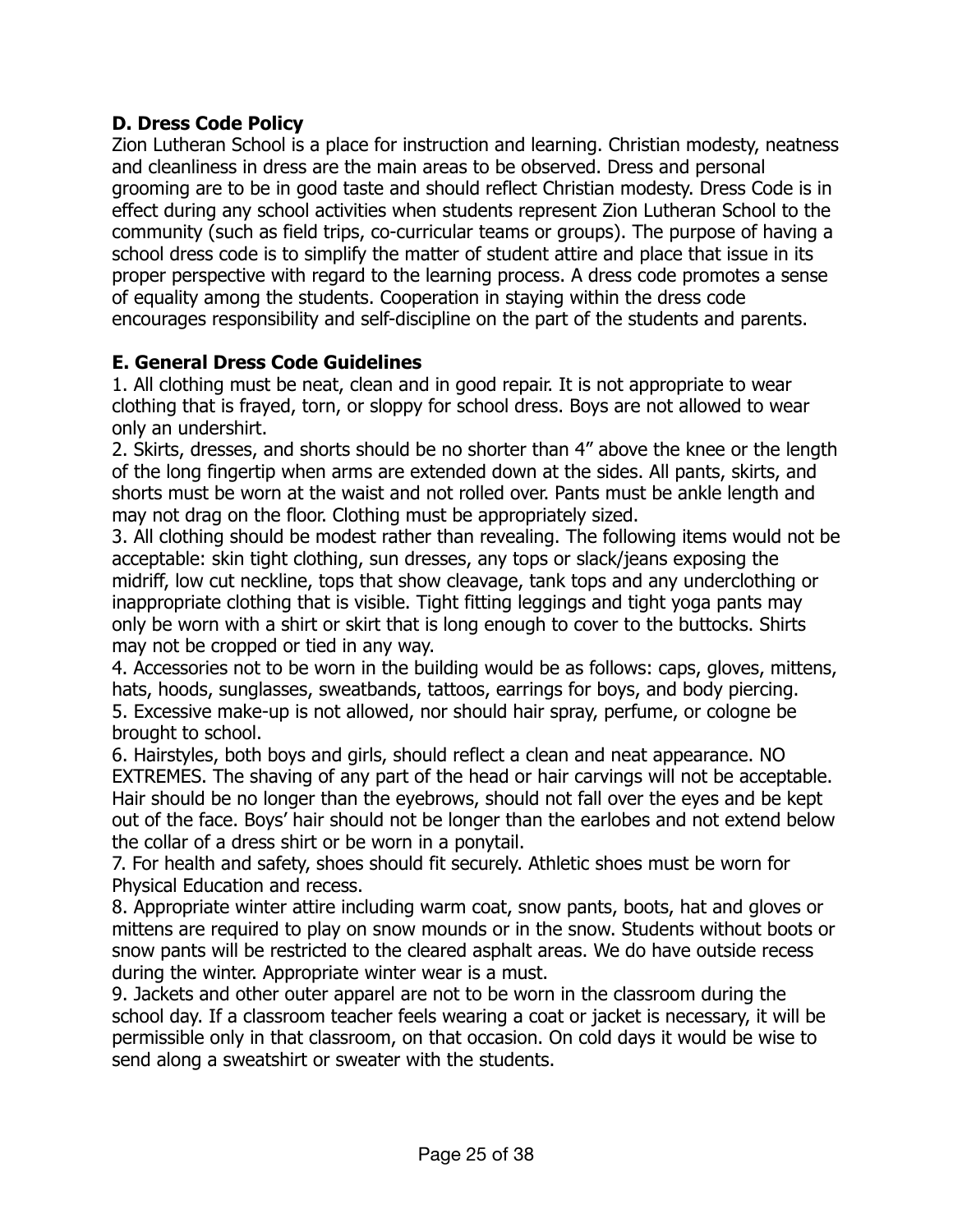10. Monogramming, manufacturer's logo, college or school names will be permissible. Any clothing, pictures or lettering advertising tobacco, alcohol, drugs, non-christian groups, or displaying vulgarity or suggestive writing or pictures may not be worn or under other clothing. Clothing may not be worn inside out.

11. The wearing of shorts, capris, cropped pants or any pant that is above the ankle will be allowed from the beginning of the year to October 15th and also from April 15th to the end of the school year. Lettering along the buttocks of pants, shorts, etc. will not be allowed.

12. Clothing that reflects a style too casual for the classroom is not acceptable.

If a child consistently violates the dress code, they will serve a noon detention and will be given substitute clothing for the day. If you have any questions please contact your teacher of the principal.

# **APPENDIX #5 HARASSMENT/BULLYING POLICY**

# PHILOSOPHY OF ZION LUTHERAN SCHOOL - WAYSIDE

Zion Lutheran School is committed to an environment in which all individuals are treated with respect and dignity. Each individual has the right to an atmosphere, which promotes equality and is free from harassment or discrimination in any form. Harassment/Bullying of any student or employee by any other student or employee is prohibited. The School will treat allegations of harassment/bullying seriously and will review and investigate such allegations in a prompt, confidential and thorough manner. The school encourages the prompt reporting of all incidents of harassment/bullying regardless of whom the offender may be or the offender's relationship to the church or school. The school assures that an individual who reports an incident of harassment/ bullying will not be subject to retaliation and that the school will make every effort to keep the matter as confidential as possible.

The school recognizes the degree of complexity and emotional turmoil often involved in the confrontation between a harasser/bully and the victim of harassment/bullying. However if possible, we encourage the individuals who believe they are being harassed/ bullied to promptly notify the offender that his or her behavior is unwelcome. If such a confrontation is impossible or ineffective for any reason, individuals should then promptly follow the steps as outlined in this policy.

A charge of sexual harassment will not in and of itself create the presumption of wrongdoing. However substantiated acts of harassment will result in disciplinary action up to and including dismissal. Students or employees found to have made false or frivolous charges will also be subject to disciplinary action up to and including dismissal.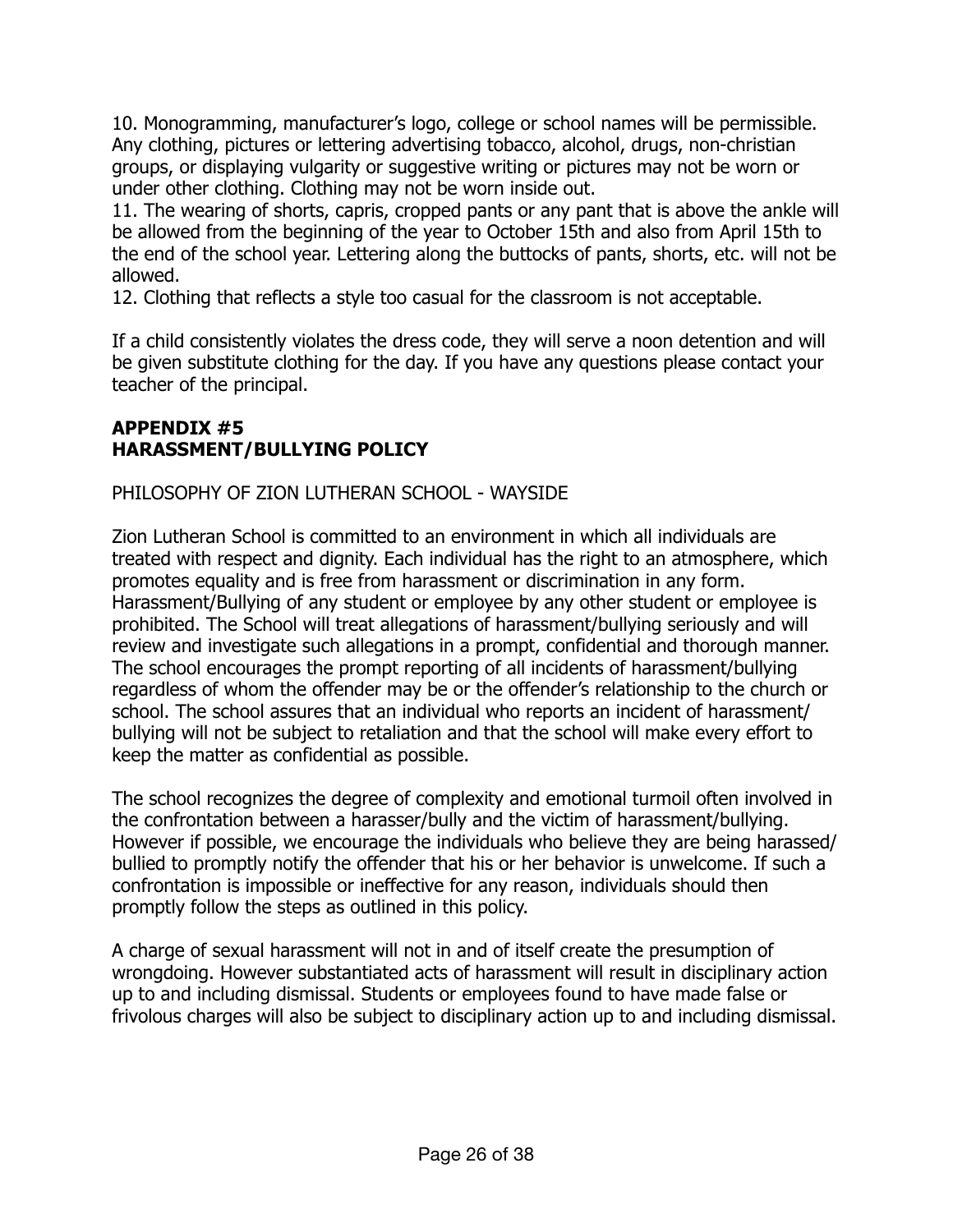# **DEFINITIONS OF HARASSMENT & BULLYING**

# **Harassment**

Harassment occurs when an individual is subjected to treatment or a school environment, which is hostile or intimidating because of the individual's race, creed, color, national origin, physical disability, or gender. Harassment can occur any time during school related activities. It includes, but is not limited to, any of the following:

1. Verbal harassment: Derogatory comments and jokes with the intent to harass; threatening or obscene words spoken to another person.

2. Physical Harassment: Unwanted physical touching, contact, assault, deliberate impeding or blocking movements or any intimidating interference with normal work or movement.

3. Visual Harassment: Publicly displaying or making obscene gestures with the intent to harass; derogatory, demeaning, or inflammatory posters, cartoons, written works, or drawings.

4. Sexual Harassment: Includes unwelcome sexual advances, unwelcome requests for sexual favors, and other unwelcome verbal or physical conduct of a sexual nature.

# **Bullying**

A student is bullied when he or she is repeatedly exposed to negative actions on the part of one or more students causing emotional, psychological, and/or physical harm. These negative actions are intentional and hurtful. Bullying involves an imbalance of power, and creates fear. It can be:

(Definition of Bullying continued)

- Emotional being unfriendly, excluding, tormenting (i.e. hiding books, threatening gestures, etc.)
- Physical pushing, kicking, hitting, punching or any use of violence
- Racist racial taunts, graffiti, gestures
- Sexual unwanted physical contact or sexually abusive comments
- Verbal name-calling, sarcasm, spreading rumors, teasing
- Cyber all areas of the Internet such as e-mails or Internet chat room misuse; text messaging and calls; misuse of associated technology, camera, video, etc.

# **Impact of Bullying**

The presence of bullying has a broad range of effects on the learning environment and on relationships. We acknowledge the effects of bullying and are committed to providing a safe learning environment for Zion Lutheran School students by discouraging and holding accountable those who engage in counterproductive behaviors such as bullying.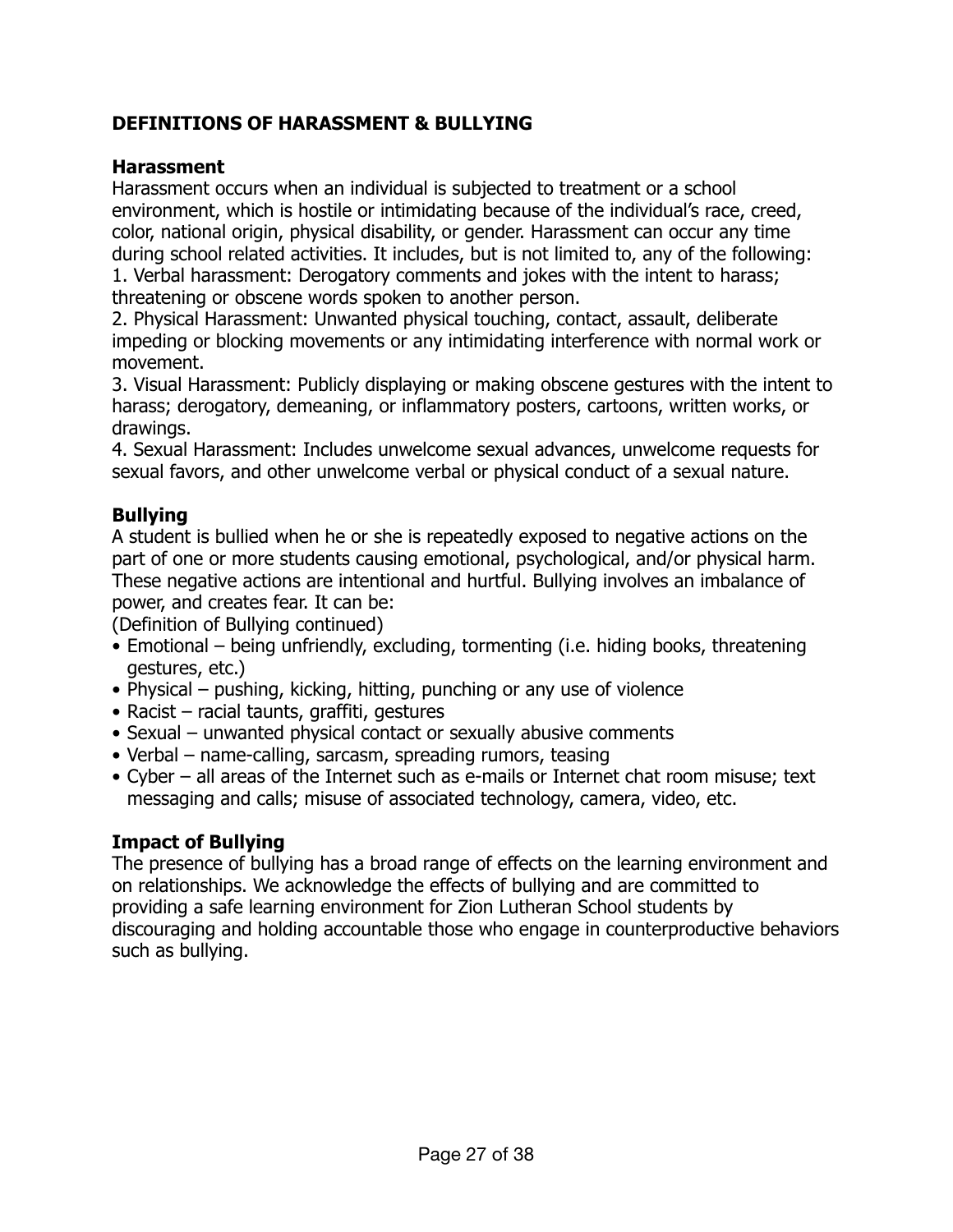# **Procedures for Addressing Bullying**

1. Zion Lutheran School will actively deal with bullying. Teachers will actively and consistently teach and model positive behavior, and deal with aggressive or harassing behavior.

2. Students demonstrating bullying behaviors will be subject to the discipline process as summarized below:

- A. Address the situation with appropriate apologies given.
- B. Loss of privileges: (recess, free time, etc.)
- C. Visit the principal's office
- D. Inform parents
- E. Parent/Teacher/Principal/Student conference
- F. Referral: counseling as recommended
- G. Suspension-due to repeated bullying or refusal of counseling

H. Dismissal- to an alternative education program that is best suited to meet the student's individual needs.

I. Proper authorities will be notified when criminal intent is obvious or when the situation warrants such action.

# **Strategies for Teachers**

1. Make expectations clear.

2. Consistently confront inappropriate behaviors and consistently recognize appropriate conduct.

3. Model good behavior by using good communication, anger management and conflict resolution skills.

- 4. Help students learn how to express themselves in positive ways.
- 5. Recognize the importance of supervision in reducing bullying behavior(s).
- 6. Listen, validate, and intervene when bullying occurs.

7. Report bullying when it occurs. ( report forms are available in school office, for both students and teachers )

8. Consistently enforce consequences for bullying behavior(s).

9. Help the student take ownership for his/her behavior(s) by helping him/her accept responsibility, by fostering growth in self-discipline, by encouraging a Christian model of repentance and forgiveness.

10. Review strategies with the students- Bully, Target, and Witness.

# **Strategies for Students**

Each classroom teacher will discuss with his/her class the strategies as put forth by the school. A copy of these strategies are available in the school office.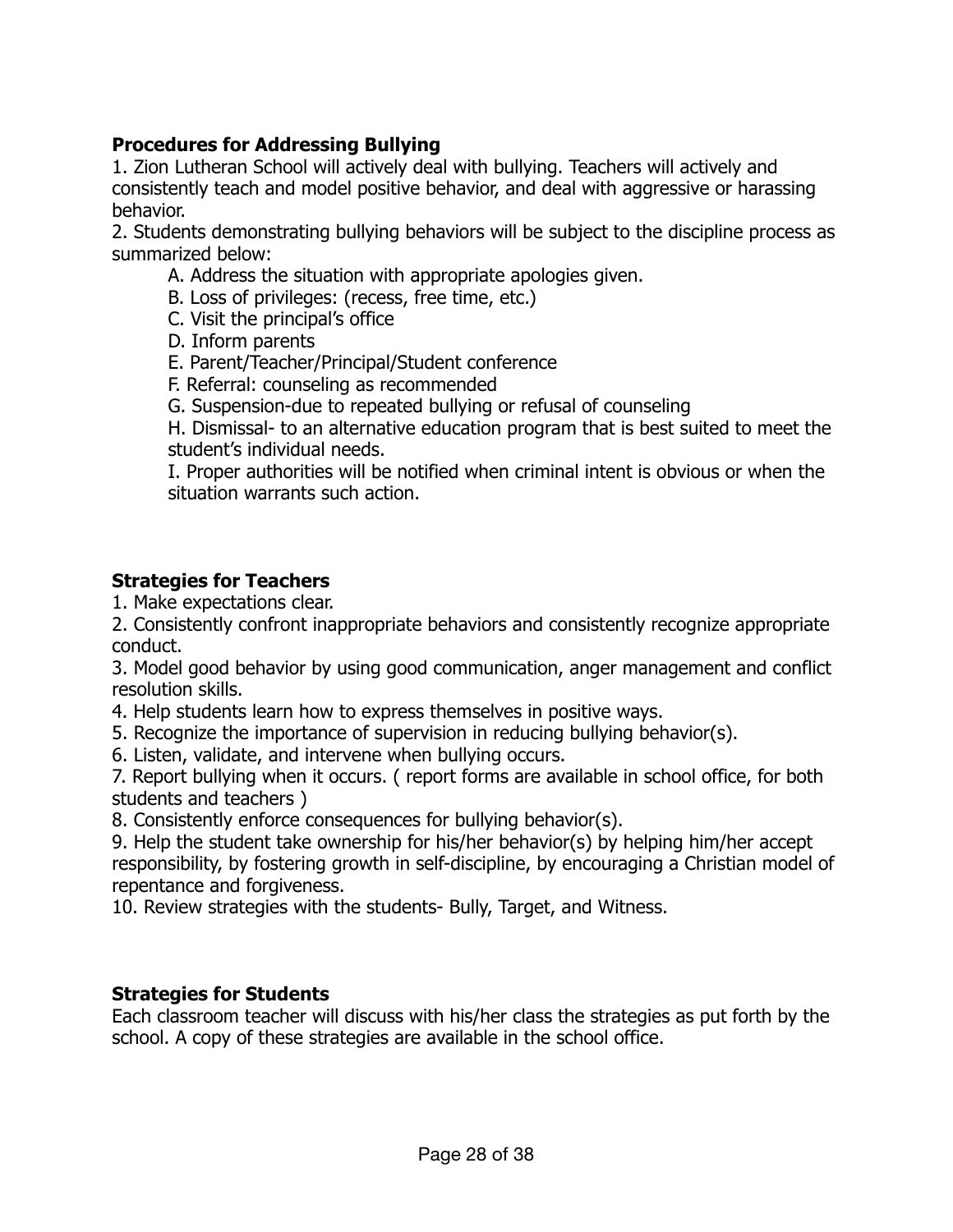# **Strategies for Parents**

1. Model good behavior by using good communication, anger management and conflict resolution skills.

2. Help own children learn how to express themselves in positive ways.

3. Make expectations clear. Consistently confront inappropriate comments, jokes, and gestures.

4. When children are present, recognize the importance of supervision in reducing bullying behavior(s).

5. Respond immediately to incidences of bullying by first visiting the appropriate staff person. Follow up with the administrator if necessary.

6. Help children take ownership for their behavior.

7. Empower children to report bullying.

8. Differentiate between "reporting" and "gossiping". Reporting is necessary for conflict resolution. Gossiping prevents conflict resolution

# **RESPONSIBILITY/ Addressing Harassment/Bullying Issues Board of Christian Day School**

1. Implement this policy through regular meetings with the administrator to ensure that they understand the policy and its importance.

2. Make all faculty, staff, students, and parents aware of this policy and the commitment of the school toward its strict enforcement.

3. Remain watchful for conditions that create or may lead to a hostile or offensive school environment.

4. Establish practices designed to create a school environment free from discrimination, intimidation, harassment or bullying.

# **Staff, Students, and Parents**

1. Conduct himself or herself in a manner that contributes to a positive school atmosphere.

2. Avoid any activity that may be considered discriminatory, intimidating, harassing, or bullying.

3. Consider immediately informing anyone harassing/bullying him or her that the behavior is offensive and unwelcome.

4. Report all incidents of discrimination harassment or bullying to school officials.

5. If informed he or she is perceived as engaging in discriminatory, intimidating, harassing, bullying or unwelcome conduct to discontinue that conduct immediately.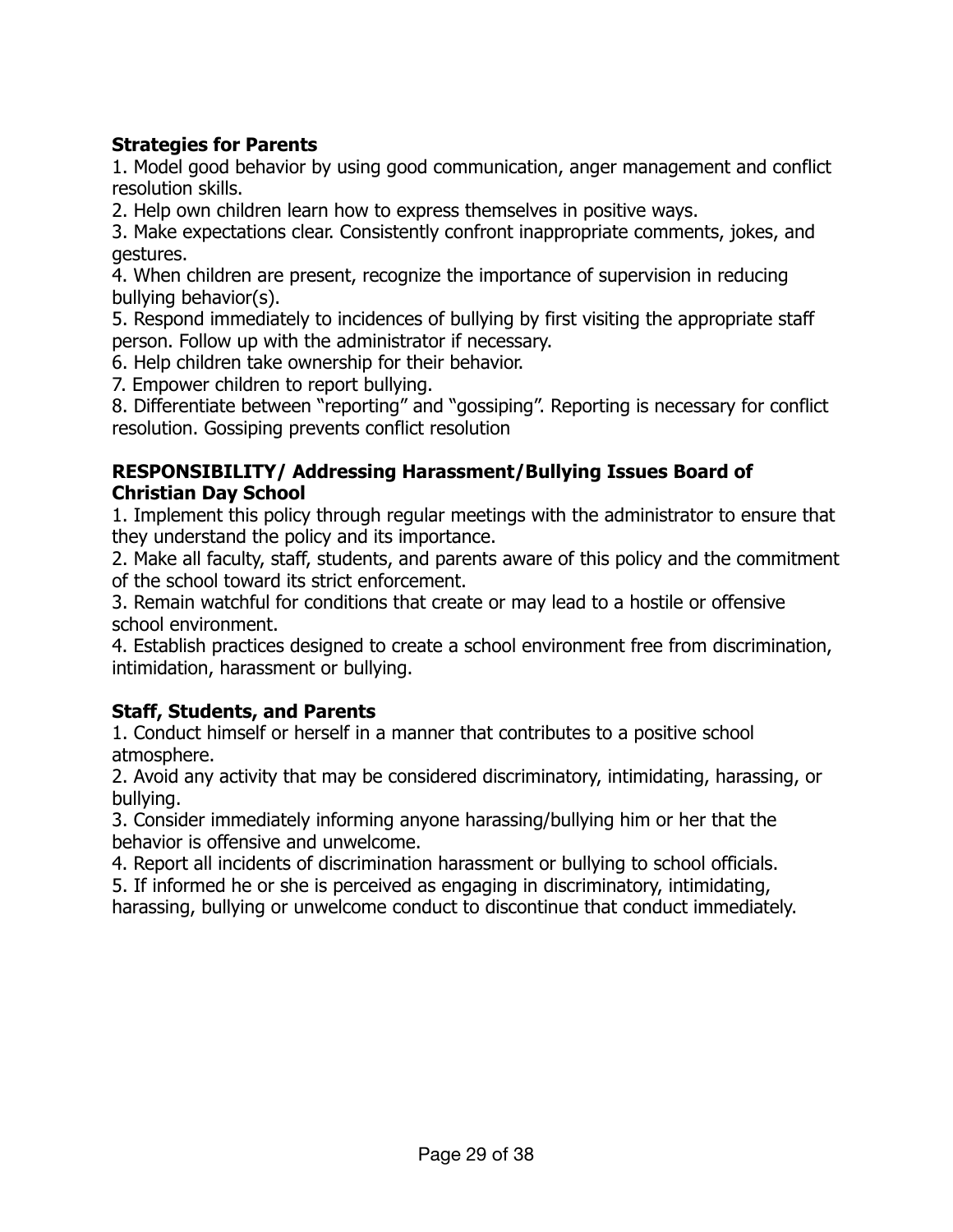# **COMPLAINT PROCEDURE**

# **Step One:**

Staff or students who feel aggrieved because of the conduct that may constitute harassment /bullying should directly inform the person engaging in such conduct that the conduct is offensive and must stop. If staff or students do not feel comfortable doing this or are unable to do so, they shall direct their complaint to the Principal. Those persons that have been designated to assist in resolving harassment/bullying complaints (Principal and Board of Christian Day School) will exercise a high degree of confidentiality. The person receiving the complaint will inform the alleged harasser/bully that the offensive behavior must stop.

# **Step Two:**

If the complaint is not resolved by action taken in Step One, staff or students may appeal to the Principal by filing a written complaint. Complaint forms are available in the Principal's office. The staff/student must file the complaint in the office of the Principal. The Principal or designee shall hear the appeal within ten (10) working days. Both parties shall be afforded a full and fair opportunity to present their side of the issue in a hearing before the Principal or their designee. Within five (5) working days after the hearing, the Principal or their designee shall render a decision in writing, which shall be sent to both parties. This decision shall include the findings and the disposition of the complaint, the rationale for the decision and a recommended course of action, if any.

# **Step Three:**

Both parties shall have the right to appeal the Principal's or designee's decision to the Zion Lutheran Board of Christian Day School by filing a written notice thereof. Appeal forms are available to staff/students in the School Office. The appeal should be directed to the Chairman of the Board and must be filed within twenty (20) days of the date upon which the Principal or designee issued a written decision.

# **BOARD REVIEW**

The Board of Christian Day School shall, upon receipt of the appeal notice, review the prior proceedings and the action taken. The Board may, within its discretion, conduct further investigation. The Board may, upon such review, make its determination and shall have the right to:

- 1. affirm the action reviewed, or
- 2. reverse the action reviewed, and/or
- 3. modify the action taken, and/or
- 4. modify the penalties imposed, if any.

The decision of the Board of Christian Day School shall be made within sixty (60) working days from the receipt of the appeal and shall be in writing and sent to each of the parties. The findings and disposition of the complaint, the rationale for the disposition, and corrective action, if any. Such action shall be the final action of Zion Lutheran School-Wayside. The Board's written decision shall advise the complainant of the right to appeal the decision by filing a civil action.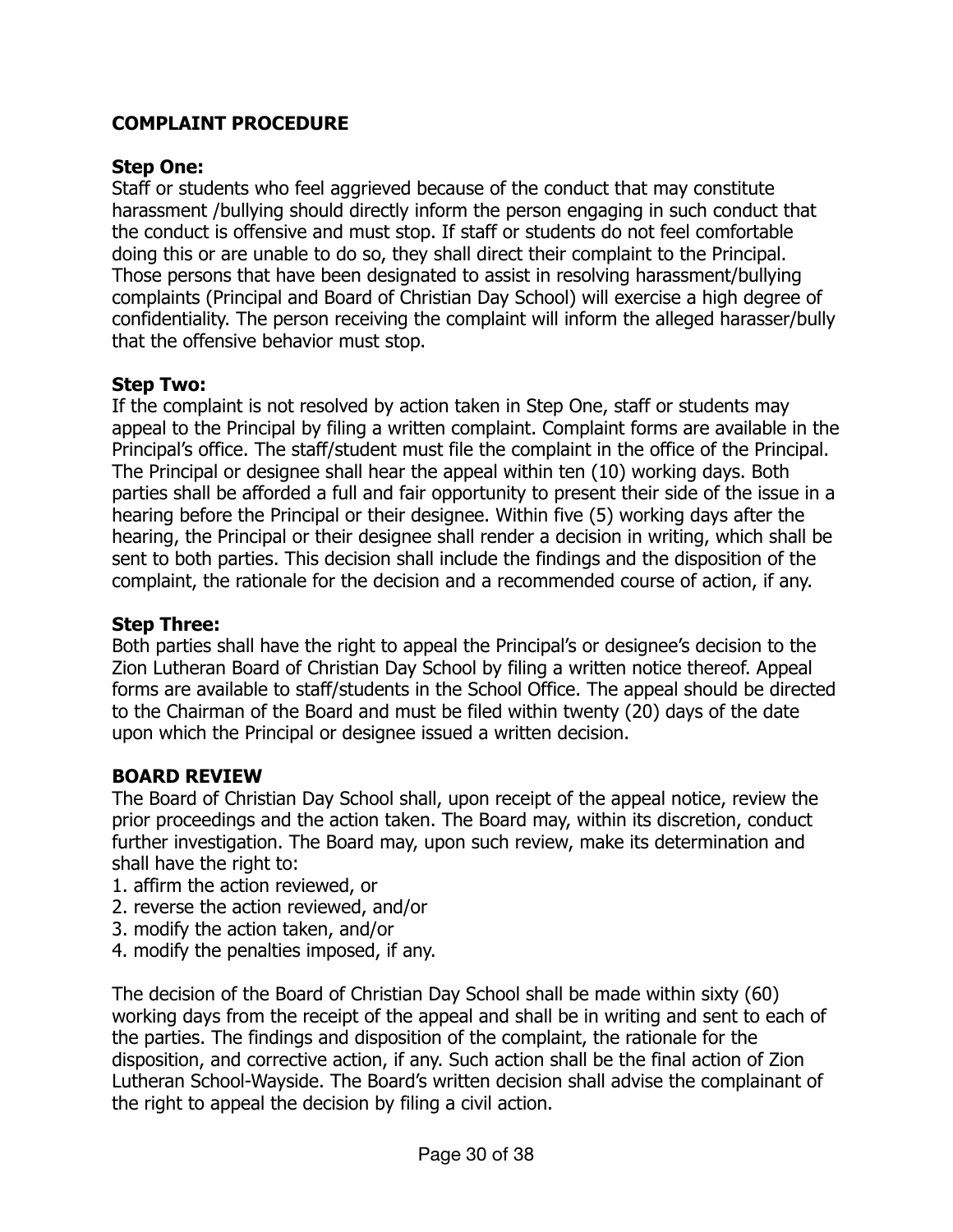# **APPENDIX 6 Zion Lutheran School – Wayside TUITION SCHEDULE 4K – 8**

# **Zion Wayside Members:**

| 2021-2022                   | Actual cost to educate children 4K-8 |             |             |             |
|-----------------------------|--------------------------------------|-------------|-------------|-------------|
|                             | \$7,800.00                           | \$15,600.00 | \$23,400.00 | \$31,200.00 |
| <b>Tuition per</b><br>child | 1st Child                            | 2nd Child   | 3rd Child   | 4th Child   |
|                             | \$1,200.00                           | \$1,100.00  | \$1,000.00  | \$900.00    |

# **Community Members:**

| 2021-2022                   | Actual cost to educate children 4K-8 |             |             |             |
|-----------------------------|--------------------------------------|-------------|-------------|-------------|
|                             | \$7,800.00                           | \$15,600.00 | \$23,400.00 | \$31,200.00 |
| <b>Tuition per</b><br>child | 1st Child                            | 2nd Child   | 3rd Child   | 4th Child   |
|                             | \$1,400.00                           | \$1,300.00  | \$1,200.00  | \$1,100.00  |

# **Registration Fee for 4K – 8**

New registrations \$25.00 per child

# **By purchasing Scrip from Zion Wayside any school family can accumulate Scrip credit that can be used for Tuition.**

# Paid in Full \$50 off Tuition

Each family that pays their tuition in full at the Orientation Meeting, in August, will have their total tuition bill reduced by \$50.00.

**The Educational Grant fund is available to Zion Wayside members.** Please talk with the principal to see if you qualify. All applications are kept strictly confidential.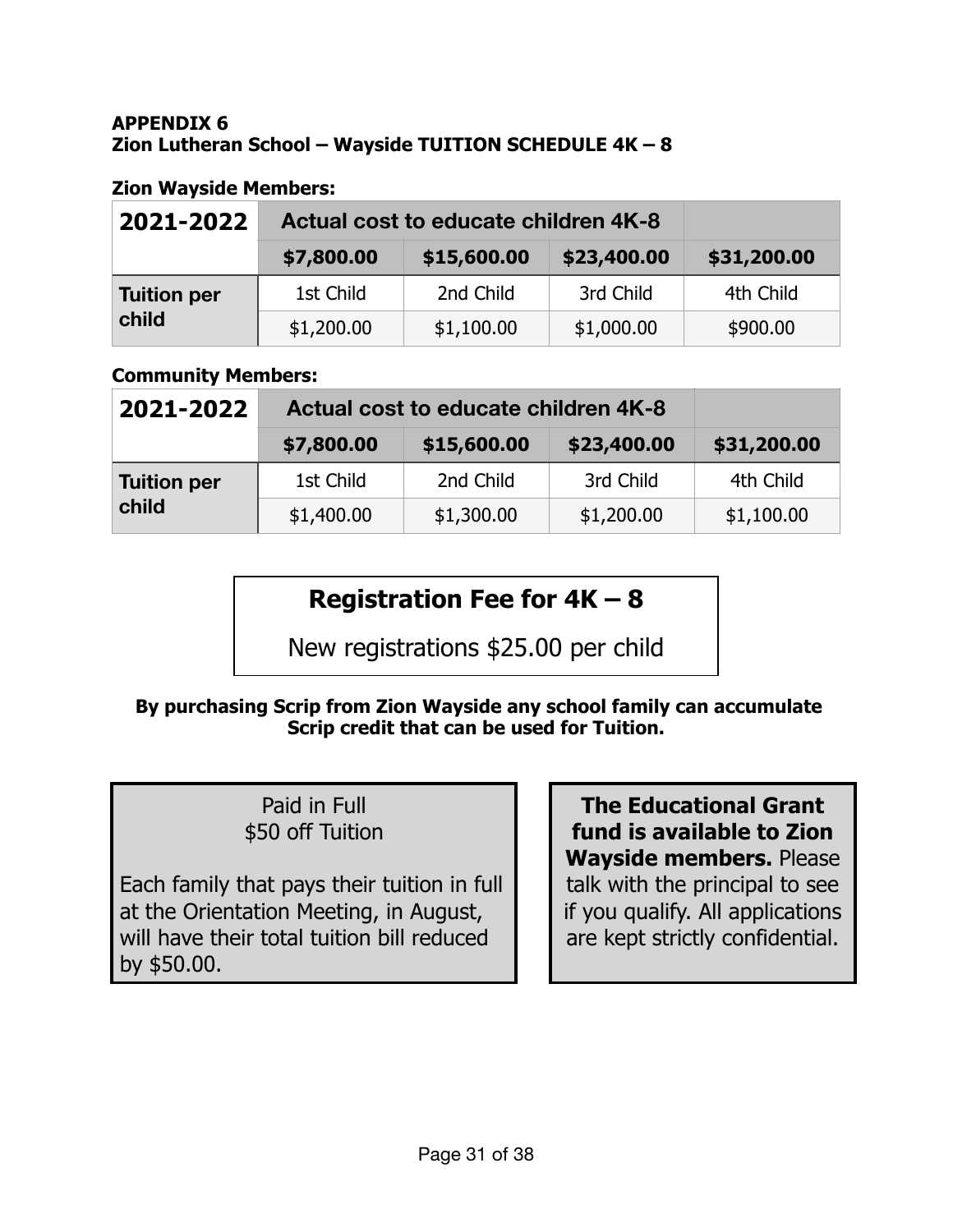# **APPENDIX 7**

# **Line of Communication in Resolving a Problem or Conflict**

Matthew 18: 15-20 "If your brother sins against you, go and tell him his fault, between you and him alone. If he listens to you, you have gained your brother. But if he does not listen, take one or two others along with you, that every charge may be established by the evidence of two or three witnesses. If he refuses to listen to them, tell it to the church. And if he refuses to listen even to the church, let him be to you as a Gentile and a tax collector. Truly, I say to you, whatever you bind on earth shall be bound in heaven, and whatever you loose on earth shall be loosed in heaven. Again I say to you, if two of you agree on earth about anything they ask, it will be done for them by my Father in heaven. For where two or three are gathered in my name, there am I among them."

# **Step 1**

Meet with the teacher or staff person who is directly involved with the situation.

# **Step 2**

Meet with the Principal

# **Step 3**

Meet with the School Board

NOTE: While the Board welcomes input from the parents it is recommended that the above procedure of contacting the teacher and the principal be followed to assure timely action.

- In most cases an issue that has not been brought to the attention of the teacher and principal will be reverted back to them for attention before the Board would act.
- If you prefer, an individual Zion School Board member may attend the parent/teacher or parent/principal conference with you at your request. The individual Board member must inform the Board Chairperson about the parents' concerns.
- In order to give your concern a place on the Agenda of a Zion Lutheran School Board meeting the Zion board chairperson must be contacted at least one week in advance of the scheduled School Board meeting. The Zion Lutheran School Board chairperson must be sure that the Lines of Communication policy has been followed.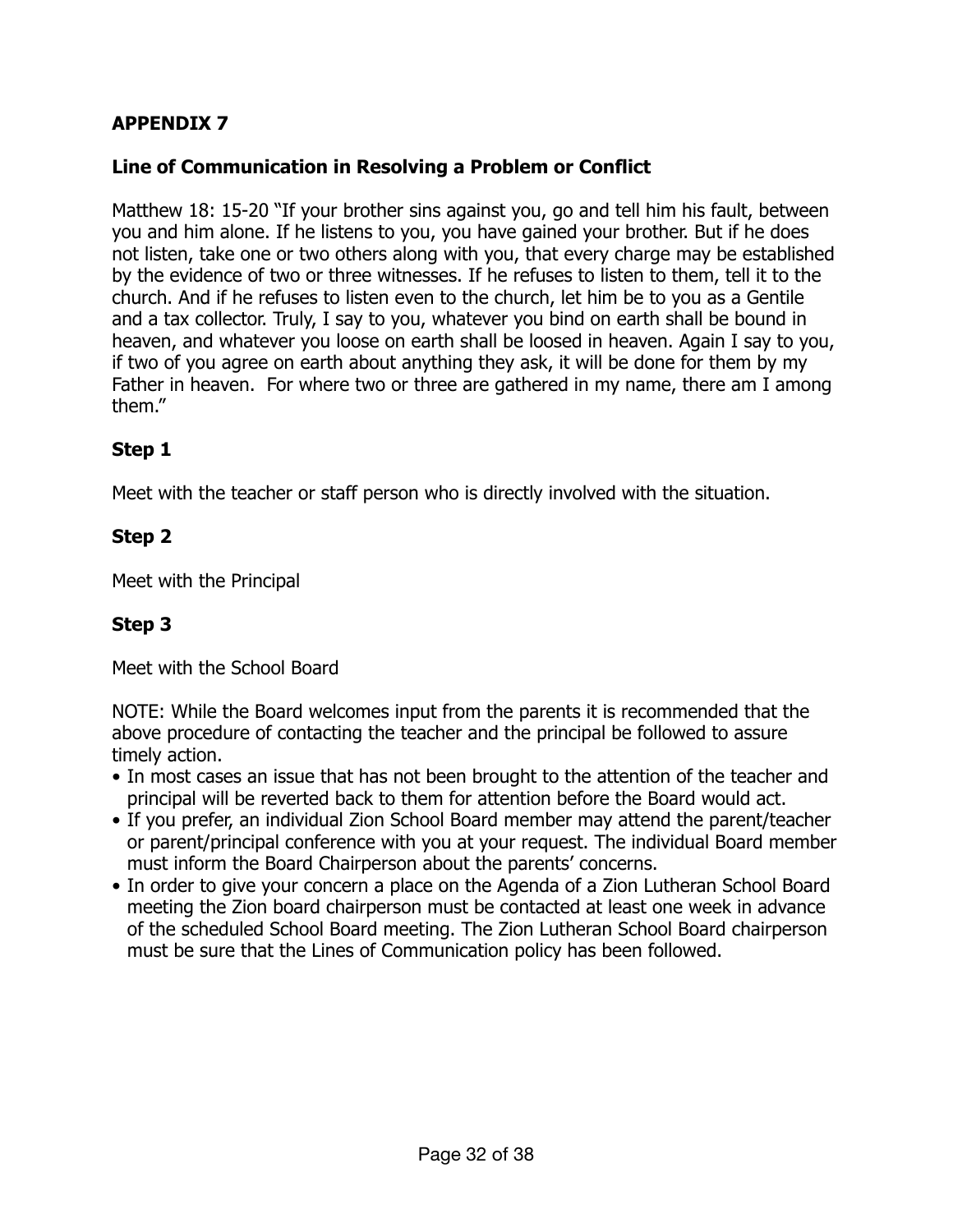# **APPENDIX #8**

# **School Board Meeting**

1) Opening Devotion

- 2) Presentation by non-board members
- During this period, persons who have made a prior request to the School Board chairperson and the school Principal may address the Board for a period of time up to 15 minutes.
- Board members are to listen to the person(s) addressing them and to ask clarifying questions, but not to workshop their ideas and try to solve their problem or concern at the meeting.
- The Board Chairperson and the Principal will determine the time and place to discuss the issue.
- 3) Regular Board Agenda
- During this period all normal Board business will be conducted.
- This portion of the meeting is open for guests. Guests may observe the workings of the meeting but may not speak without advance notice. 4) Executive Session
- These sessions will be held as necessary.
- During such sessions, matters such as discipline problems, tuition delinquencies, staff evaluations and other matters of a personal or sensitive nature will be discussed.

• This portion of the meeting will be closed to visitors.

# **APPENDIX #9**

# **State of Wisconsin Child Safety Restrains, Booster Seats and Safety Belt Requirements (Effective June 1, 2006)**

1. A child who is at least one year old and weighs at least 20 lbs. but is less than four years old or weighs less than 40 lbs. must be properly restrained in a forward-facing child safety seat in the back seat of the vehicle.

2. A child who is at least four years old but less than eight-year old, weighs at least 40 but not more than 80 lbs., and is no more than 57 inches tall must be properly restrained in a "child booster seat".

3. A child who is under the age of eight who exceeds the weight or height limits specified in item 2 above must be properly restrained in a seat belt.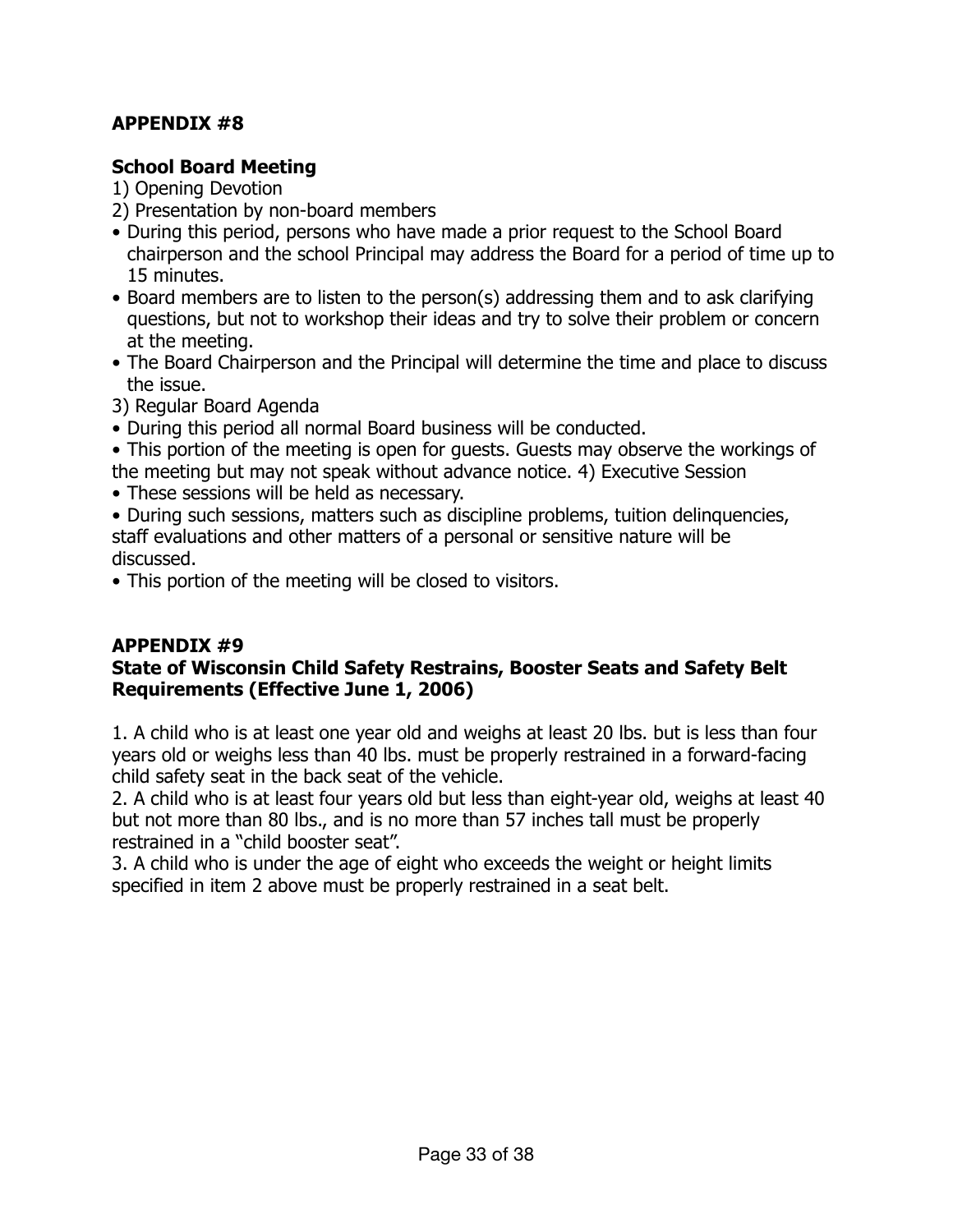# **APPENDIX #10 Internet Access policies of Zion Lutheran School**

The students are:

1. To use the Internet access in support of education and research, consistent with the educational objectives of Zion Lutheran School;

2. To use the internet only with the permission of the responsible teacher, not to, knowingly, degrade or disrupt the Internet services or equipment, as such activity is considered a crime under state and federal law; this includes, but is not limited to, tampering with computer hardware or software, vandalizing data, invoking computer viruses, attempting to gain access to restricted or unauthorized network services, violating copy right laws;

3. Not to knowingly try to gain access into any part of the Internet, deemed inappropriate, by the Zion Lutheran School Board or by the supervising teacher; 4. To immediately report problems of breaches of these responsibilities to the responsible teacher.

# **APPENDIX #11 Scrip Credit Use Policy**

The Scrip program was set up with the intention and purpose to give our families a source of funding to help with their tuition, if there is tuition at the school. The funds from this program may be used to cover expenses for tuition only. The fees may not be used for hot lunch, field trips, or any other school expenses. The generated funds will also not be available for a cash withdrawal. When the last child of that family graduates and if there is still a balance in their account then the balance may be transferred to their church Youth Account or be put into the Educational Grant Fund account.

# **APPENDIX #12 Student Behavior and Rules**

# **BEFORE SCHOOL**

Students should **NOT** be at school before 8:05 am. When Students enter the building they need to report to the Commons. Students need to be in your classroom by 8:20. **Parents should give prior notice to the school if there is a reason to arrive before this time.**

# **AFTER SCHOOL**

- Students not going home on a bus because of sports practice or a game should be enrolled in Daycare if the practice or game will start later than 3:30 pm.
- Students staying for piano lessons must wait for their lesson time in the Church Atrium only.

# **HALLWAYS**

- Eating in the hallways is prohibited.
- Running in the halls is strictly forbidden.
- Pupils in the halls during class time must have teacher permission.
- Lockers must not be slammed.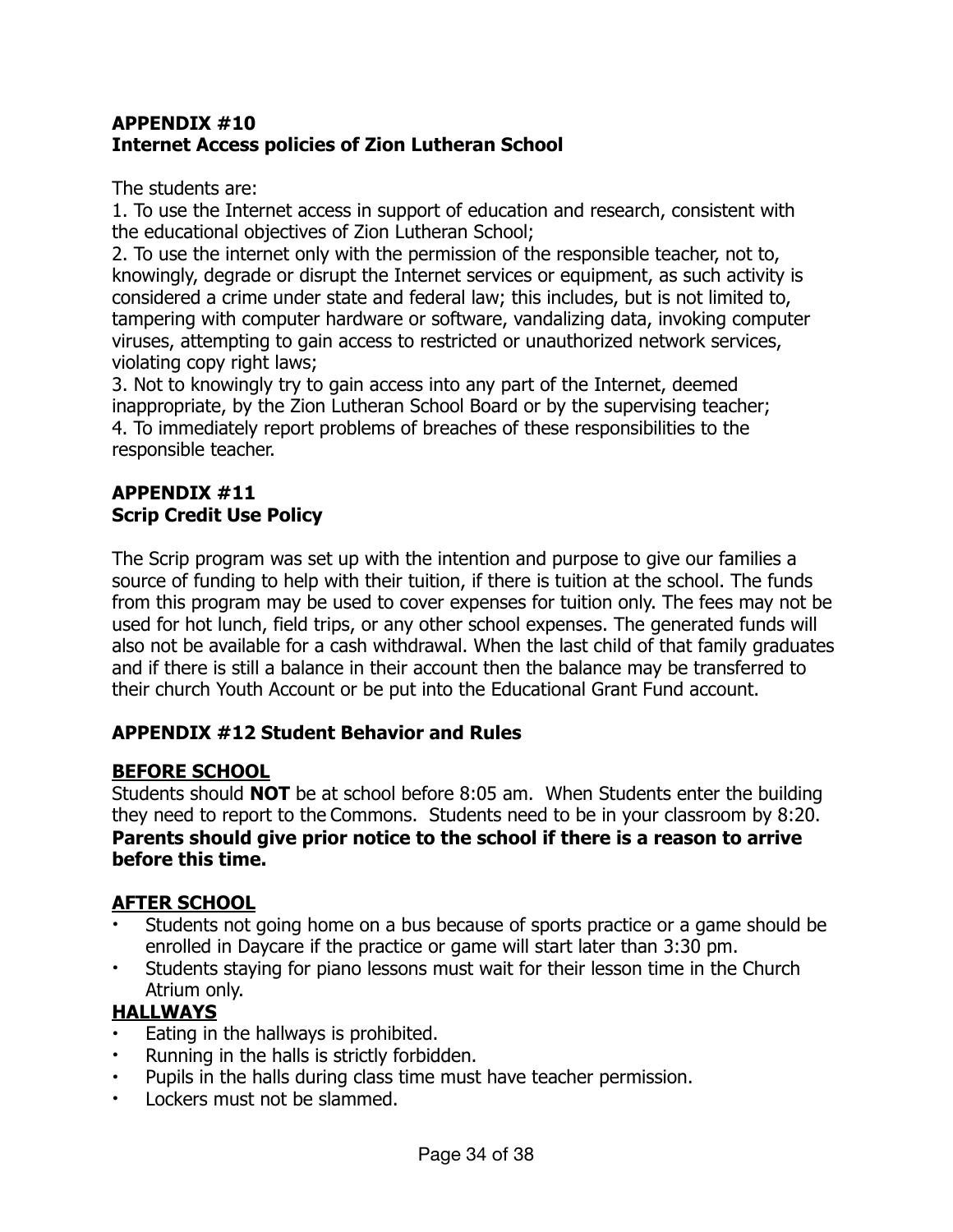• A "QUIET" hallway is necessary at all times.

# **RESTROOMS**

- The restrooms are NOT a meeting area.
- Waste paper goes in wastebaskets.
- Flush toilets after each use.

# **SCHOOL-CHURCH BUILDING**

- No one is to be in the church building without adult supervision or faculty permission.
- The Commons/lunchroom is not to be used unless a teacher designates its use for a special purpose.

# **SCHOOL BUS SAFETY**

The Reedsville, First Student (formerly Laidlaw), and Lamers Bus Companies, along with the Reedsville School District, are anxious to provide safe, comfortable, and pleasant transportation of every child who is entitled under law to be carried to school at public expense.

Accordingly, all riders must be thoroughly familiar with some of the significant policies affecting their transportation as outlined in the statements below:

- 1. Every rider is expected to conduct himself in a manner that will not distract a driver from his job of operating the bus.
- 2. State regulations demand that pupils be seated while the bus is in motion.
- 3. Bus drivers are in charge of the bus, including student discipline.

# **All students are to go to their assigned area immediately after school is dismissed.**

Reedsville buses would like to remind you that any time your child is going home with another child he/she must have a note to that effect and call the bus company letting them know of the change. The note needs to be signed by the school principal and given to the driver of the bus your child wishes to ride that day.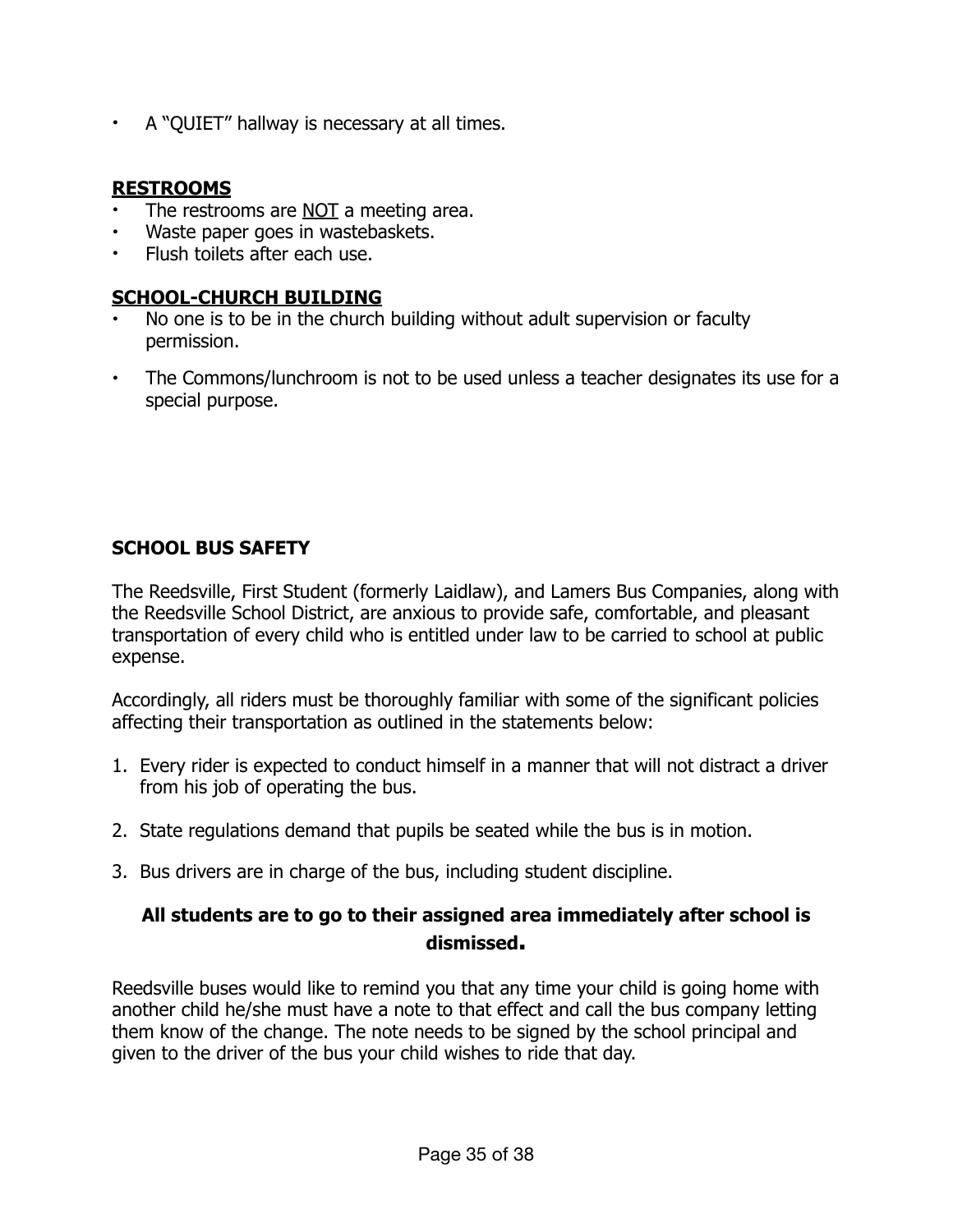# **OUTSIDE PLAYGROUND**

The outside playground is to be restricted to the play area only. Walking around the church should only be done with the supervision of an adult.

The dirt in field may only be played on when it is dry enough so dirt does not accumulate on shoes.

# **OFF-LIMITS**

Dirt piles are off-limits to all students.

The cemetery, front lawn, shrubs, and fence line trees are off-limits to all students. The Child Care Center yard is off-limits to all students. Keep off the lawns in front of the school and church at all times.

# **PLAYGROUND EQUIPMENT**

No walking or climbing up the slide and only one person going down the slide at a time.

No running or chasing around equipment in the wood chip area when young children are present.

# **PLAYGROUND BOUNDARIES**

- **EXEC** Trees on the South
- **Evergreen trees on the West.**
- **EXECT** Invisible line extended from the church on the North
- Do not play behind the garage in the west parking lot

# **PLAYGROUND RULES**

Fighting and roughhousing is NOT permitted at any time.

NO "tackling", "capture" or "wrestling" games allowed.

NO playing in school doorways or on the sidewalk.

During recess, a student must have permission from the outdoor supervisor to re-enter the building to use the restroom. When finished, the student must return outside if recess is still in session.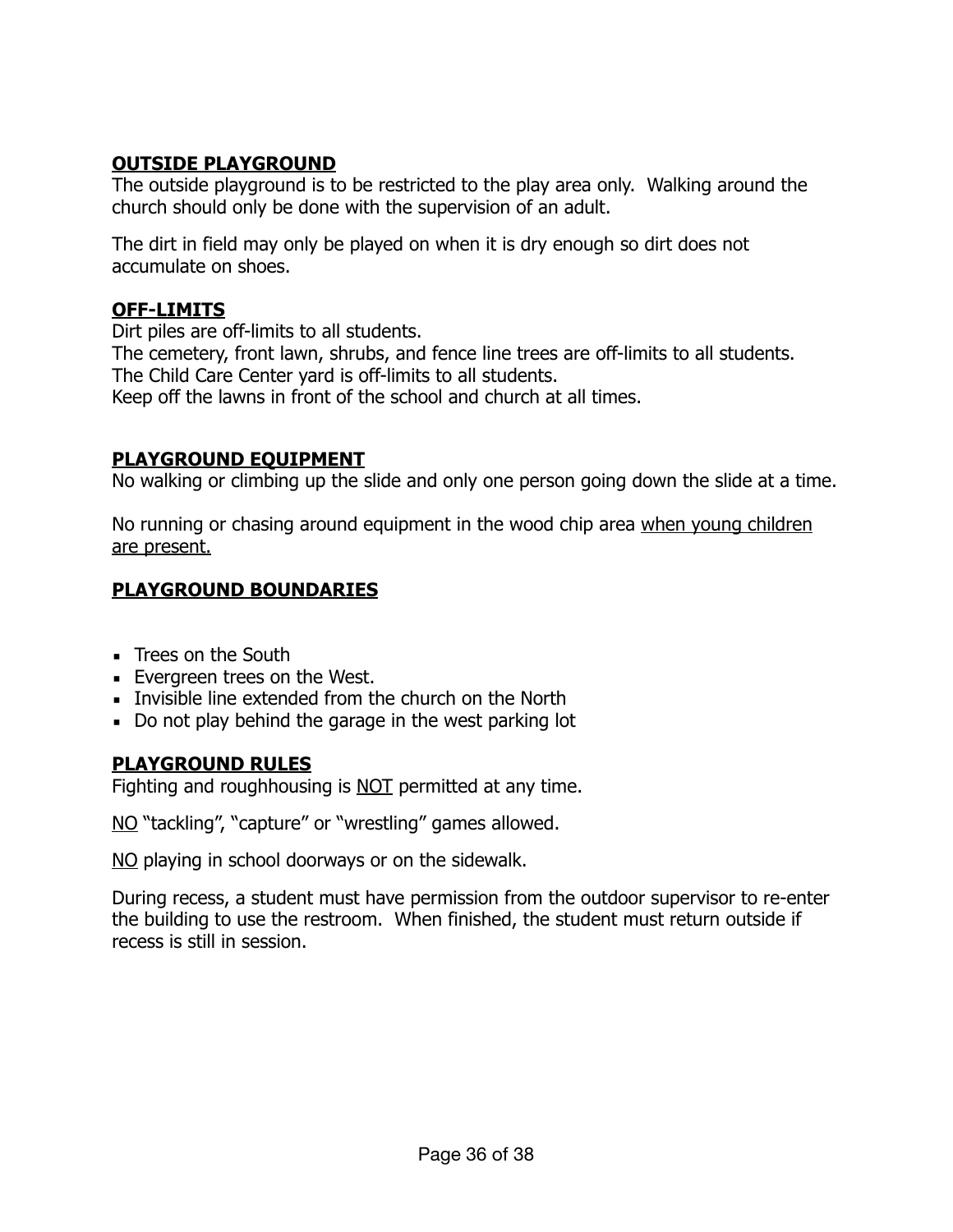# **WINTER RULES**

ALL children who play in the snow MUST wear boots and snow pants.

Students without boots must stay in dry areas of sidewalks or blacktop.

NO standing in doorways.

Children may play on snow hills west of the parking lot only.

NO snow throwing or kicking of ANY kind whether intended for a person or not.

Destruction of any snow creations or structures is NOT allowed. **All other rules apply.**

#### **GYMNASIUM PLAYING DURING RECESS PERIODS**

Games and activities using balls must stay on the East half of the gym floor.

All other games and activities use the West half of the gym.

Basketballs are allowed, all other balls must be soft playground balls or Nerf-type balls. Footballs are limited to Nerf Footballs ONLY.

Basketballs are limited to three at one time.

Total number of balls in the gym is limited to five at one time.

NO kicking any balls (footballs and kick-balls included).

NO ball tag.

NO throwing balls against walls or across length of the court.

ONLY equipment found on the **recess supply rack** may be used for recess.

STAY OFF the mats.

NO "tackling", "capture" or "wrestling" games.

Students must ask permission when leaving the gym during recess.

• The Athletic Room is to be locked and used only by teachers, pastor's, or coaches.